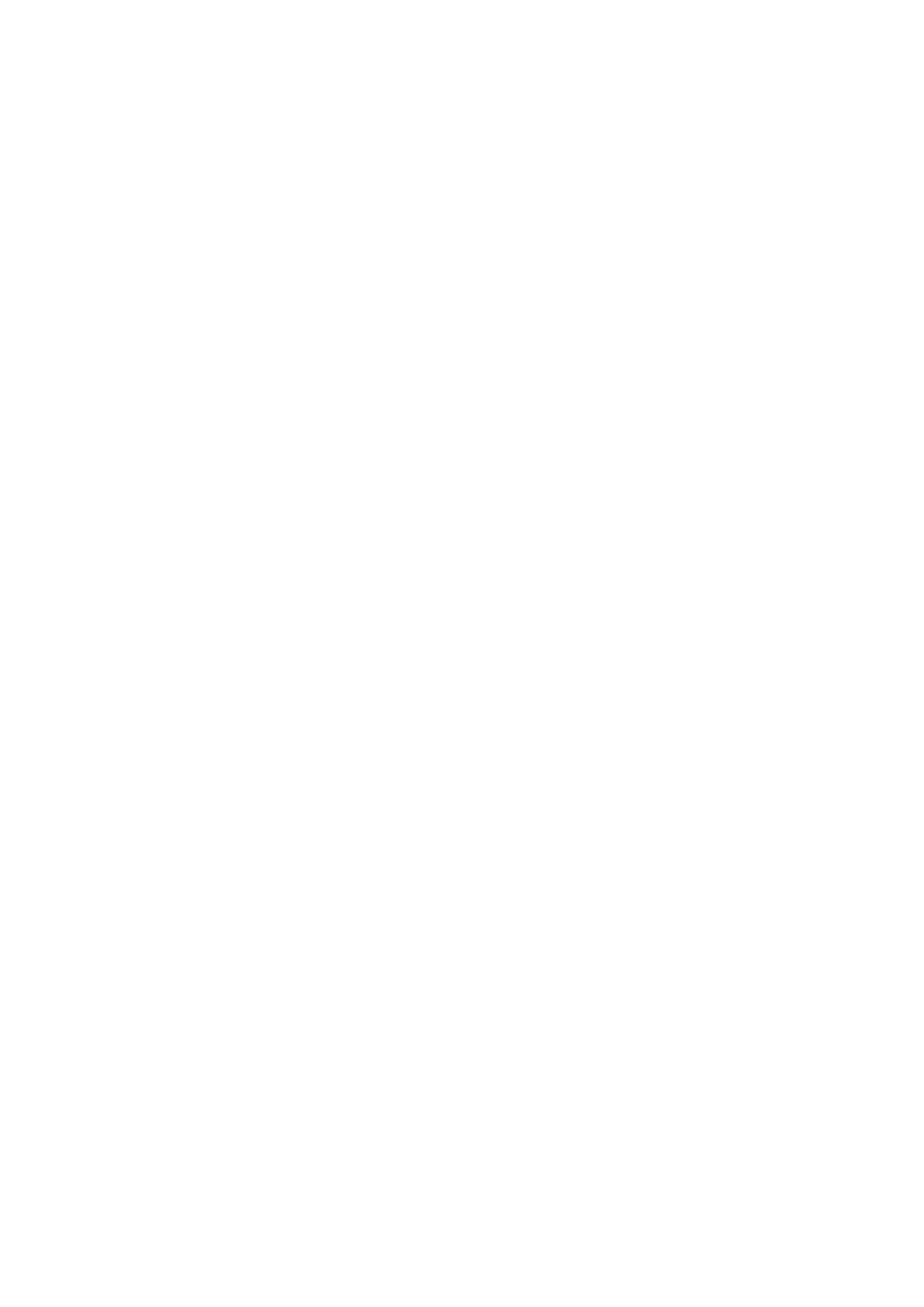Commission on Sustainable Agriculture Intensification

# The role of extension and financial services in boosting the effect of innovation investments for reducing poverty and hunger: A DEA approach

Alejandro Nin-Pratt, International Food Policy Research Institute

November 2021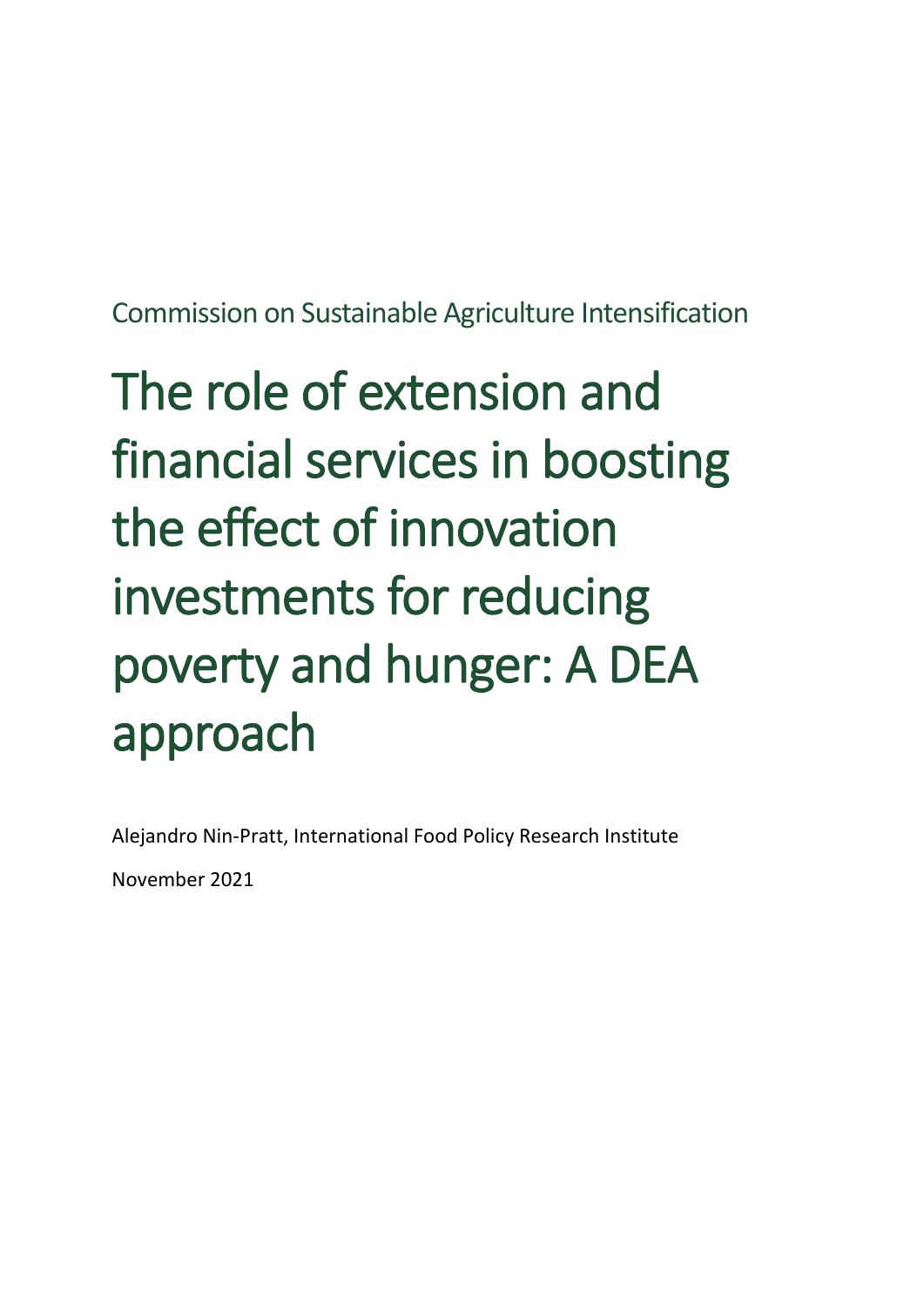Alejandro Nin-Pratt, International Food Policy Research Institute. 2021. *The role of extension and financial services in boosting the effect of innovation investments for reducing poverty and hunger: A DEA approach.* Colombo, Sri Lanka: Commission on Sustainable Agriculture Intensification. 36p.

Copyright © 2021, Commission on Sustainable Agriculture Intensification (CoSAI), CGIAR Research Program on Water, Land and Ecosystems (WLE)

#### **Fair use:**

Unless otherwise noted, you are free to copy, duplicate or reproduce, and distribute, display or transmit any part of this report or portions thereof without permission, and to make translations, adaptations or other derivative works under the following conditions:

**ATTRIBUTION:** The work must be referenced according to international standards, but not in any way that suggests endorsement by WLE, IWMI or the author(s).

**NON-COMMERCIAL:** This work may not be used for commercial purposes.

**SHARE ALIKE:** If this work is altered, transformed or built upon, the resulting work must be distributed only under the same or similar Creative Commons license to this one.

#### **Disclaimer:**

This is a working paper that has not been formally peer reviewed. The opinions expressed in this paper and any possible errors are the responsibility of the authors. They do not necessarily reflect the position of the Commission on Sustainable Agriculture Intensification, the UK Foreign, Commonwealth & Development Office, or of the institutions and individuals who were involved in the preparation of the report.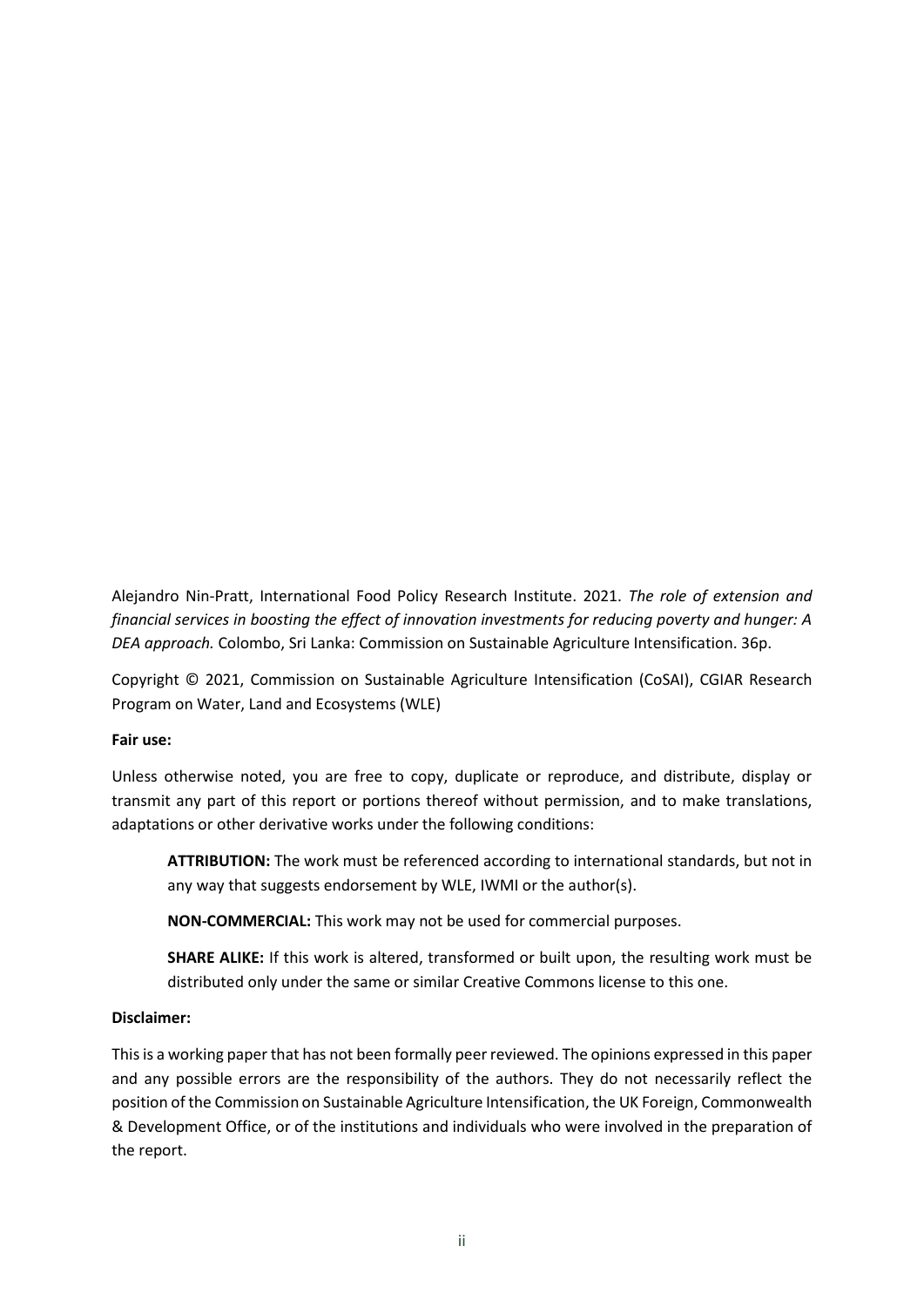# Acknowledgements

The [Commission on Sustainable Agriculture Intensification](https://wle.cgiar.org/cosai/) (CoSAI) was initiated and is supported by th[e CGIAR Research Program on Water, Land and Ecosystems](https://wle.cgiar.org/) (WLE), funded by the CGIAR Trust Fund and other donors. CoSAI Commissioners are independent. CoSAI is facilitated by a Secretariat based at the International Water Management Institute (IWMI) headquarters in Colombo, Sri Lanka.

#### **Donors**

The research was co-financed by the UK's Foreign, Commonwealth & Development Office (FCDO) and CoSAI.



UK Government Foreign, Commonwealth and Development Office (FCDO)



This research was carried out as part of the CGIAR Research Program on Water, Land and Ecosystems (WLE) and supported by Funders contributing to the CGIAR Trust Fund [\(https://www.cgiar.org/funders/\)](https://www.cgiar.org/funders/)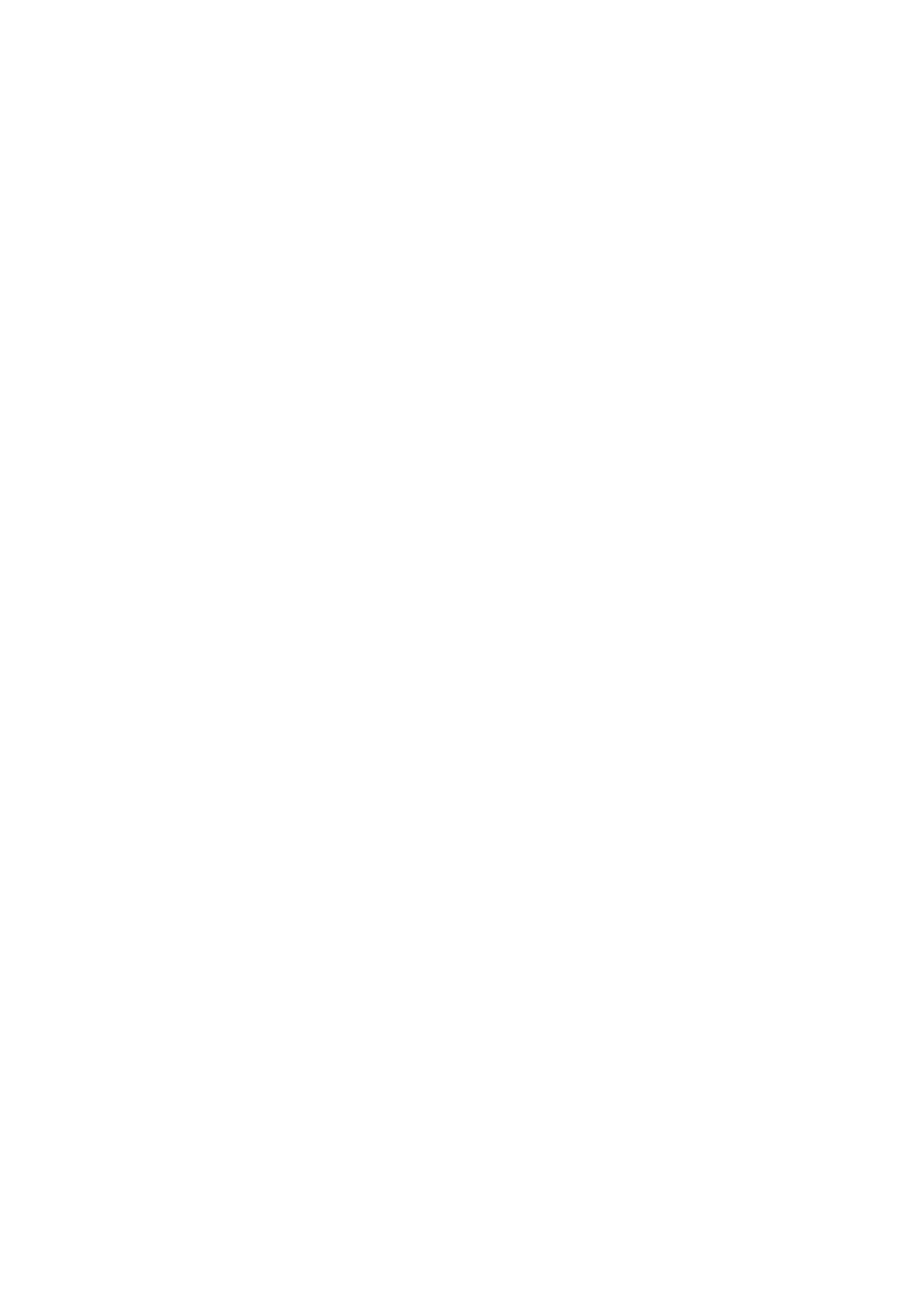# Contents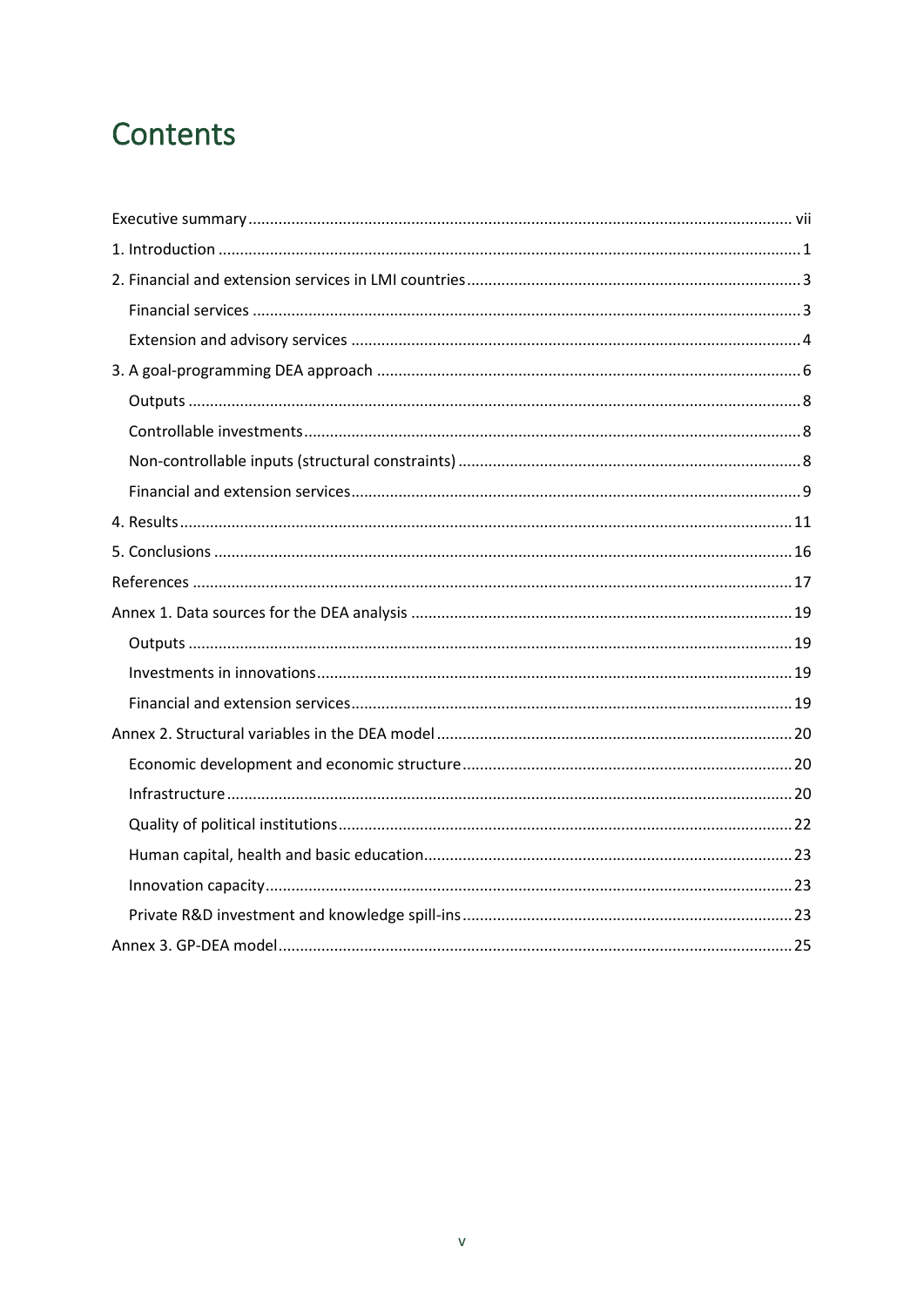# List of figures and tables

### Figures

| Figure 1. Financial indicators across LMI countries grouped by income, 2015-2019 4                                                                                                                                                                                                            |
|-----------------------------------------------------------------------------------------------------------------------------------------------------------------------------------------------------------------------------------------------------------------------------------------------|
| Figure 2. Qualifications and use of ICT by extension staff in high-income and LMI countries (share of                                                                                                                                                                                         |
| Figure 3. Observed and attainable levels of poverty headcount and prevalence of undernourishment.                                                                                                                                                                                             |
| Figure 4. Total number of poor and undernourished people in 2018 and gap between observed and                                                                                                                                                                                                 |
| Figure 5. Total number of poor and undernourished people (in millions) and average values of the<br>poverty headcount (%) and of the prevalence of undernourishment (%) in 2018, and gap between<br>observed and attainable estimates of poverty and undernourishment with improved access to |
|                                                                                                                                                                                                                                                                                               |

#### Tables

| Table 1. Financial and extension indicators in 2018 compared to values under improved access to                                                                                                       |  |
|-------------------------------------------------------------------------------------------------------------------------------------------------------------------------------------------------------|--|
| Table 2. Comparison between attainable levels of poverty and undernourishment in Scenario 2 and<br>results in the same scenario when one of the non-controllable variables is dropped from the model. |  |
|                                                                                                                                                                                                       |  |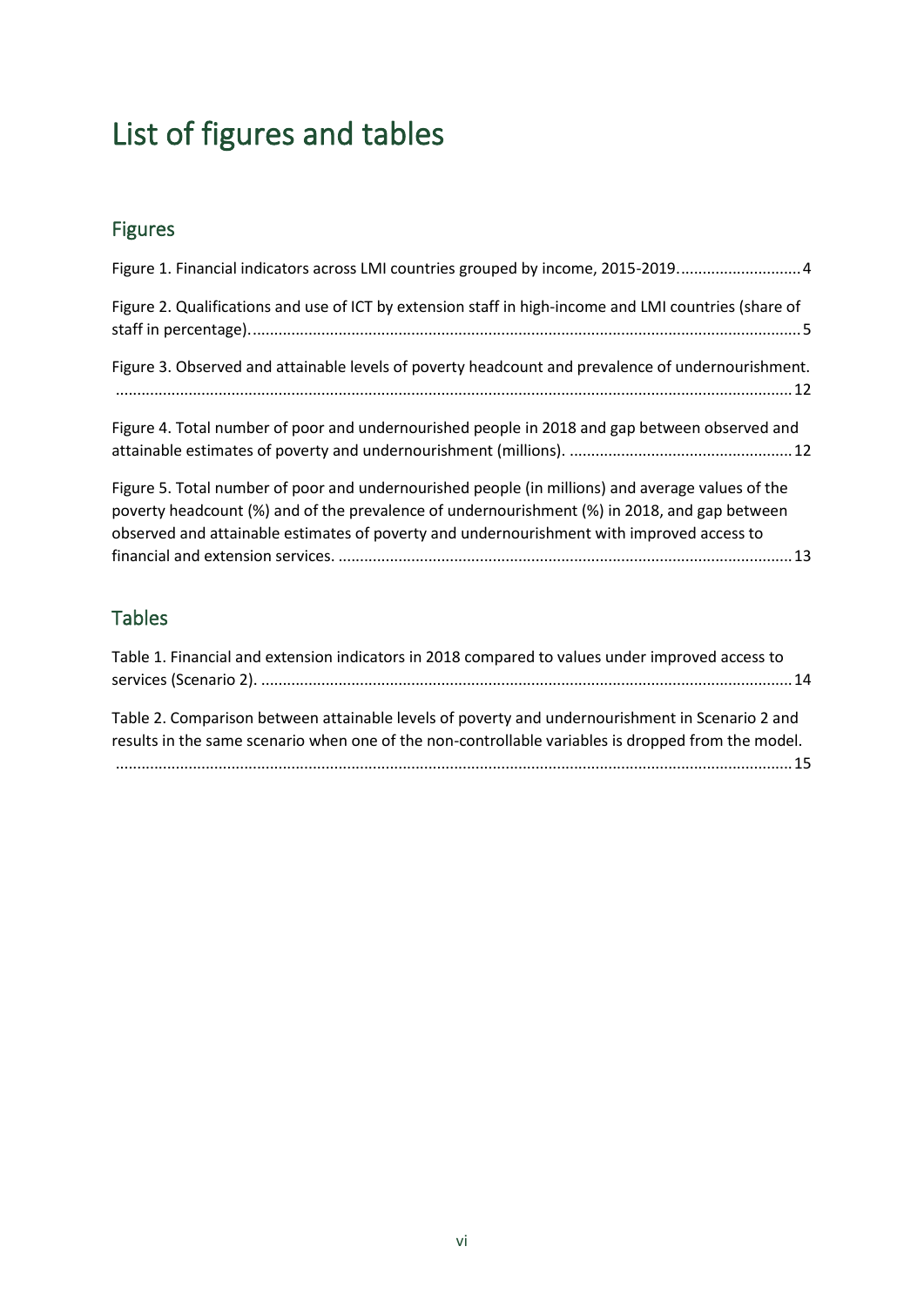### <span id="page-8-0"></span>Executive summary

Increasing investment and spending in agricultural innovation is not enough to meet Sustainable Development Goal (SDG) targets of ending poverty and hunger because the effectiveness of investments in low- and middle-income (LMI) countries is affected by the low quality of infrastructure and services provided, and by different norms and practices that create a considerable gap between financing known technical solutions and achieving the outcomes called for in the SDGs. As an important part of a nation's common innovation infrastructure, financial and extension services are major "enablers" of investments, favorably contributing to national innovative capacity. However, the contribution of these services to innovation in LMI countries has been limited. Financial services in LMI countries face low rates of return; high risks and lack of acceptable collateral; and limited outreach in rural areas. Similarly, the performance of extension services has been affected by ineffective and costly strategies that have promoted rigid recommendations with poor understanding of how farmers learn and lacked context-specific focus on solving problems.

At present, a wide variety of information and communications technology (ICT) tools and innovations in financial and extension services offer new opportunities to improve performance, increase access and reduce costs through economies of scale and more efficient operations. Recent innovations in financial technology offer new ways of expanding the inclusion of the financially excluded into the financial system by providing them with a wider range of financial services and products; reaching sparse customer bases spread over difficult-to-access rural geography; reducing costs through economies of scale and more efficient operations; and enabling profitable inclusion of low-cost products or services that meet the needs of previously excluded populations. In the case of extension, the new ICT technologies can make services more demand-driven, up-to-date and inclusive, contributing to revitalizing the interaction between extension services and farmers.

Considering the new opportunities that ICT innovations bring to improve performance of financial and extension services, this study looks at the potential contribution of financial and extension services to the SDGs. The approach used extends the standard Data Envelopment Analysis (DEA) model to include longer-term management goals and find a solution that balances the efficient use of innovation investments and the achievement of policy goals, making this approach well suited for the analysis of the SDGs.

How does the extended DEA approach work? First, DEA is not a foresight model to make projections based on economic theory, nor a model that needs to be calibrated to historical data and that can be evaluated based on its accuracy in "predicting" historical events. Instead, it is a powerful method for comparing and analyzing data. Specifically, in this case, it compares poverty and undernourishment levels across countries, relating those levels with the resources that each country has allocated to reduce poverty and undernourishment. It then finds out which countries have achieved the best results in terms of poverty and malnutrition alleviation given the quantity of resources allocated to this goal. These countries constitute the best-practice frontier in the use of investment for poverty and malnutrition alleviation. Countries that do not lie on the frontier are less efficient in the use of investments. In other words, a country is deemed inefficient because comparisons show that other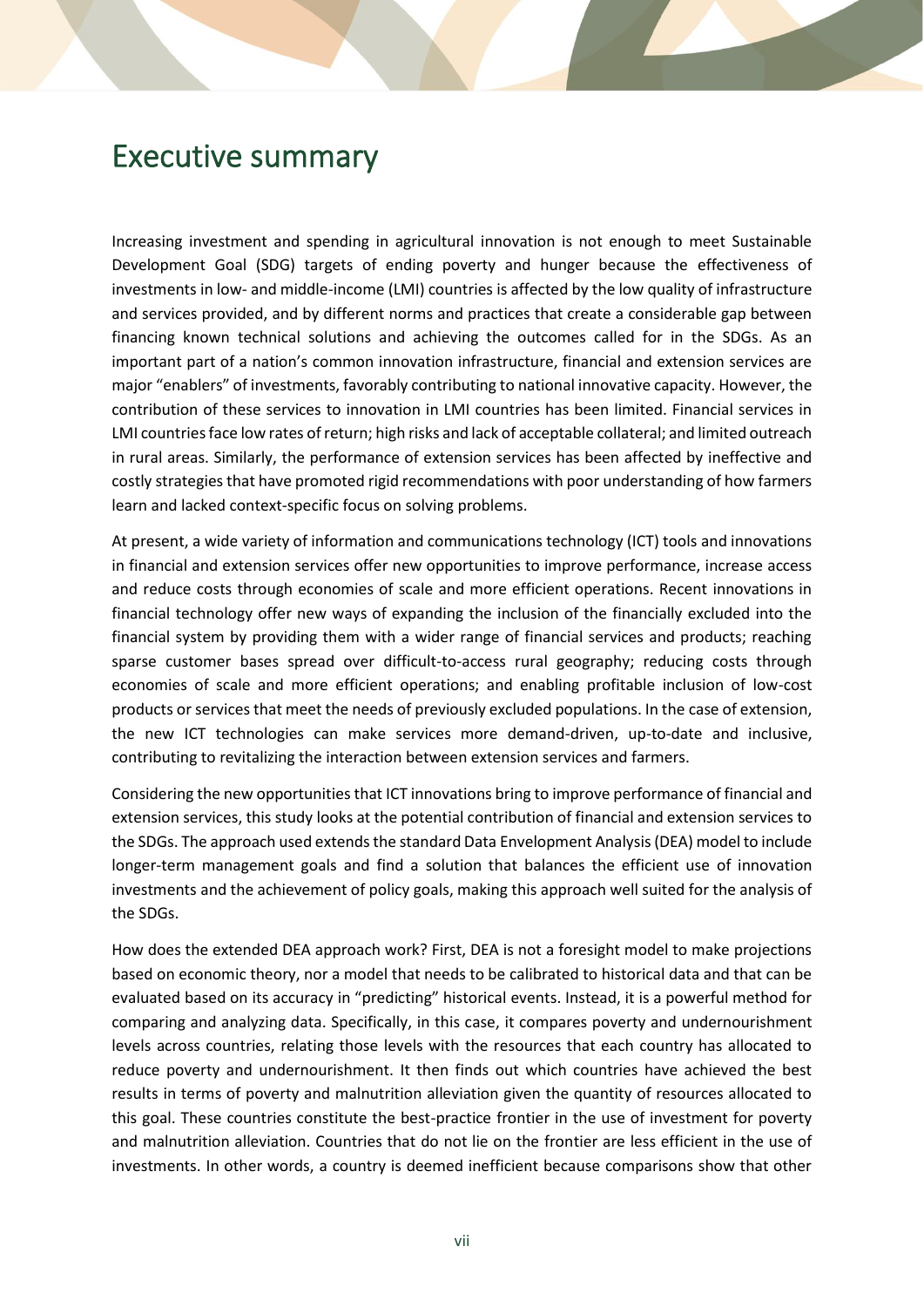countries, using the same level of resources as this country, have achieved better policy results. The model allows the setting of policy targets (levels of poverty and undernourishment) and provides three major results for each country: a) it determines if the country can or cannot achieve the policy target given investments; b) it gives the minimum level of poverty and undernourishment a country can reach; and c) it estimates the level of investment needed to achieve the policy goals if the country falls short of the target.

The model is solved for the 69 LMI countries, setting as a policy target the reduction of the poverty headcount (PHC) and the prevalence of undernourishment (PoU) to 5% or less to obtain the maximum level of output (minimum level of poverty and undernourishment) that the country can achieve, given public and private levels of investment in innovation and of fixed or structural variables. PHC and PoU were chosen to measure policy targets because they are among the main indicators used to quantify the achievement of SDG 1 (eradicate extreme poverty for all people everywhere) and SDG 2 (end hunger, achieve food security and improve nutrition). The analysis is conducted using average values of variables for the period 2000-2018. Results of the impact of increased access to financial and extension services are obtained from a scenario that determines the levels of financial and extension services that maximize achievement of policy goals.

Results show that LMI countries fall short of achieving the policy target of 5% PHC and PoU. The attainable poverty and undernourishment levels calculated by the model were 25% and 15%, respectively. This is equivalent to an attainable poverty reduction of 100 million people, bringing the number of poor people from 618 million to 518 million. The number of undernourished can be reduced by 96 million, from 560 to 463 million people.

To further reduce poverty and malnutrition, countries could increase investment in innovations and services like finance and extension that facilitate producers' access to those innovations. The DEA model is then used to determine how far countries can go on the reduction of poverty and undernourishment if they improve access to financial and extension services without changing levels of innovation investment in agriculture. Results show that the combined effect of improved access to financial and extension services is a reduction in the attainable number of poor people from 518 to 488 million (a reduction of 30 million poor people) and in the attainable number of undernourished people from 463 to 428 million (a reduction of 35 million undernourished people).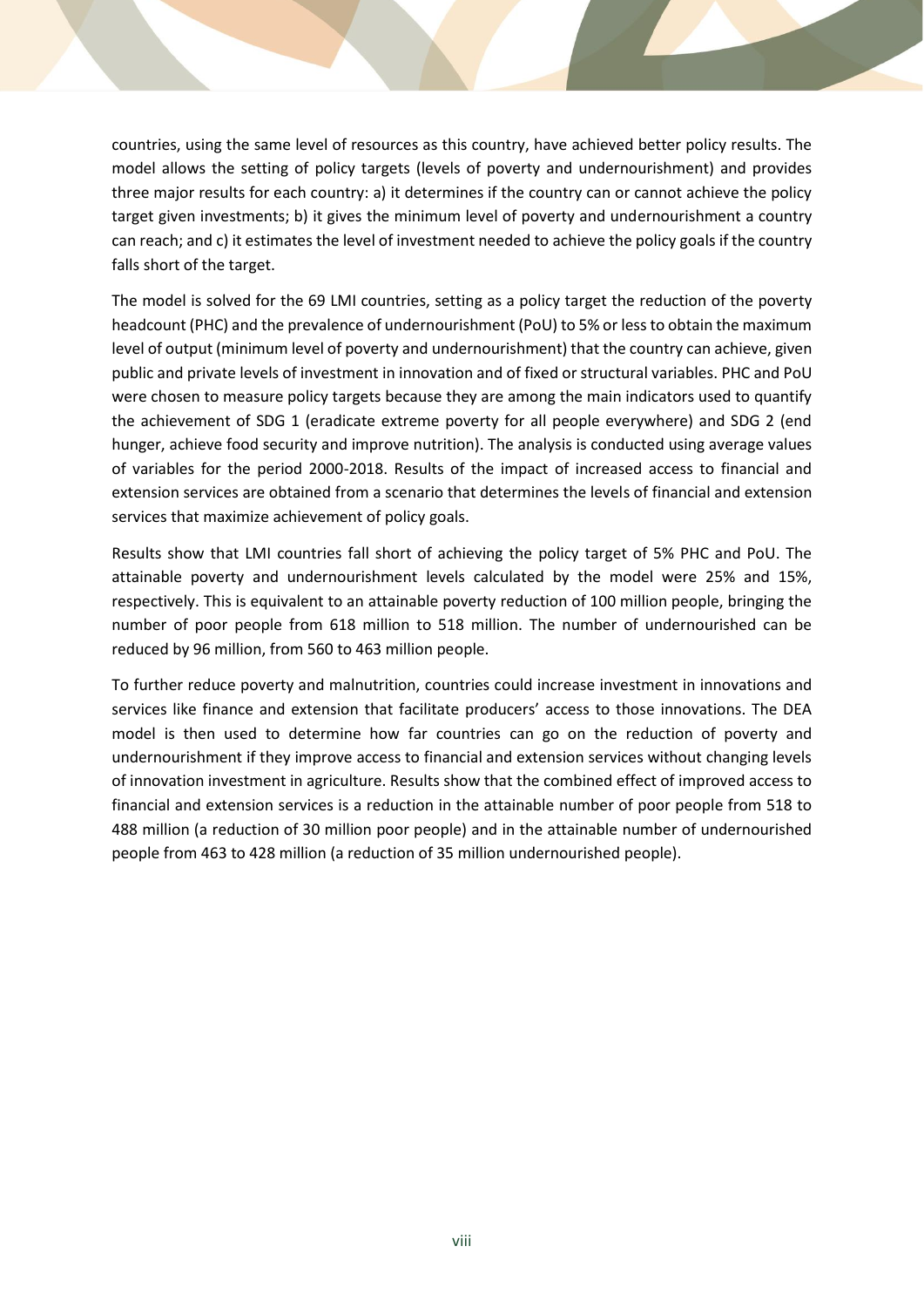# <span id="page-10-0"></span>1. Introduction

Increasing investment and spending in innovation, defined here as the development and application of new ways to produce goods and services, is not enough to meet Sustainable Development Goal (SDG) targets because the effectiveness of investments in lower income countries is affected by the low quality of infrastructure and services provided, and by different norms and practices that create a considerable gap between financing known technical solutions and achieving the outcomes called for in the SDGs (Kenny and Snyder, 2017). As impact often depends on additional complementary activities and investments both within and beyond agriculture (Tomich et al., 2019), countries need to complement these investments with considerable improvement of institutions, services and policy tools to ensure that additional investment is effectively turned into improved outcomes.

In this context, financial and extension services are often considered major "enablers" of investments in innovations targeting achievement of SDGs, and in some cases could directly contribute to the outcome. The financial system is an important part of a nation's common innovation infrastructure which, together with sound institutions, a functioning educational system and effective research and development (R&D) policies, favorably determines national innovative capacity (Meierrieks, 2014), providing services that lower transaction costs and consequently facilitate investment in innovative entrepreneurial activities (Levine, 1997). Extension services are also part of the innovation infrastructure of a country, having played a pivotal role in agriculture by providing smallholders with the information, knowledge and qualifications required to exploit innovation emerging opportunities (Darr et al., 2014). But as in the case of financial services, the contribution of extension to innovation has been limited by ineffective strategies that have promoted rigid recommendations with insufficient understanding of how farmers learn, and have lacked context-specific focus on solving problems that can only be addressed through the engagement of multiple interdependent actors and through improving farmers' access to broader information relating to market and credit linkages (Davis and Franzel, 2018; Norton and Alwang, 2020).

At present, a wide variety of information and communications technology (ICT) tools and innovations in financial and extension services offer new opportunities to increase access and reduce costs through economies ofscale and more efficient operations. For example, recent innovations in financial technology (FinTech) provide a wider range of financial services and products, reaching difficult-toaccess rural areas. These innovations are also transforming extension services, where cell-phonebased networking and messaging apps are becoming common even in developing countries, and their use in extension is growing rapidly (Davis and Franzel, 2018; Beriya and Saroja, 2019).

In the context of the new opportunities that ICT innovations bring to enhance access to these enabling services, this study looks at the potential contribution of financial and extension services to the SDGs. Could enhanced access to financial and extension services contribute significantly to the achievement of SDGs, facilitating access to innovations brought about by investment efforts in LMI countries? Or, as discussed in Duvendack and Mader (2019) for the case of financial services, might they not even have a meaningful net positive effect on low-income users considering that they are only two among many possible determinants of their life chances to access and adopt innovations? We attempt an answer to these questions by using a model proposed by Stewart (2010) that extends the standard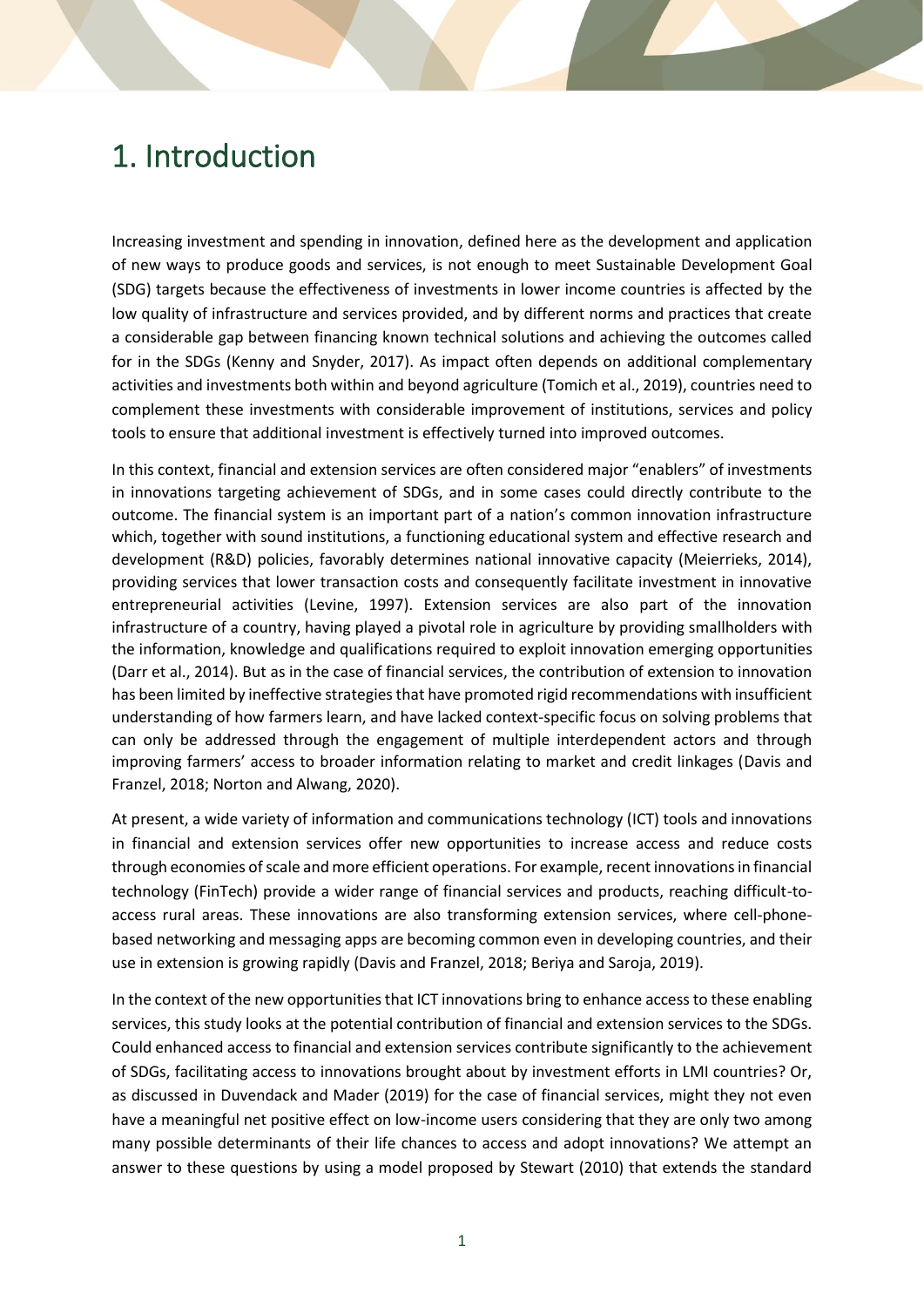Data Envelopment Analysis (DEA) model by balancing the efficient use of innovation investments and the achievement of policy goals. This goal-programming DEA (GP-DEA) model is therefore well suited to the analysis of SDGs. Here the model is used to determine values of SDGs that can be achieved by individual countries given their levels of investment in R&D and non-R&D innovation and to measure the impact that improved access to financial and extension services have on the achievement of SDGs. The rest of the paper is organized as follows: Section 2 presents a characterization of the financial and extension services in LMI countries; Section 3 describes the GP-DEA approach used in the analysis; Section 4 discusses results; and Section 5 concludes.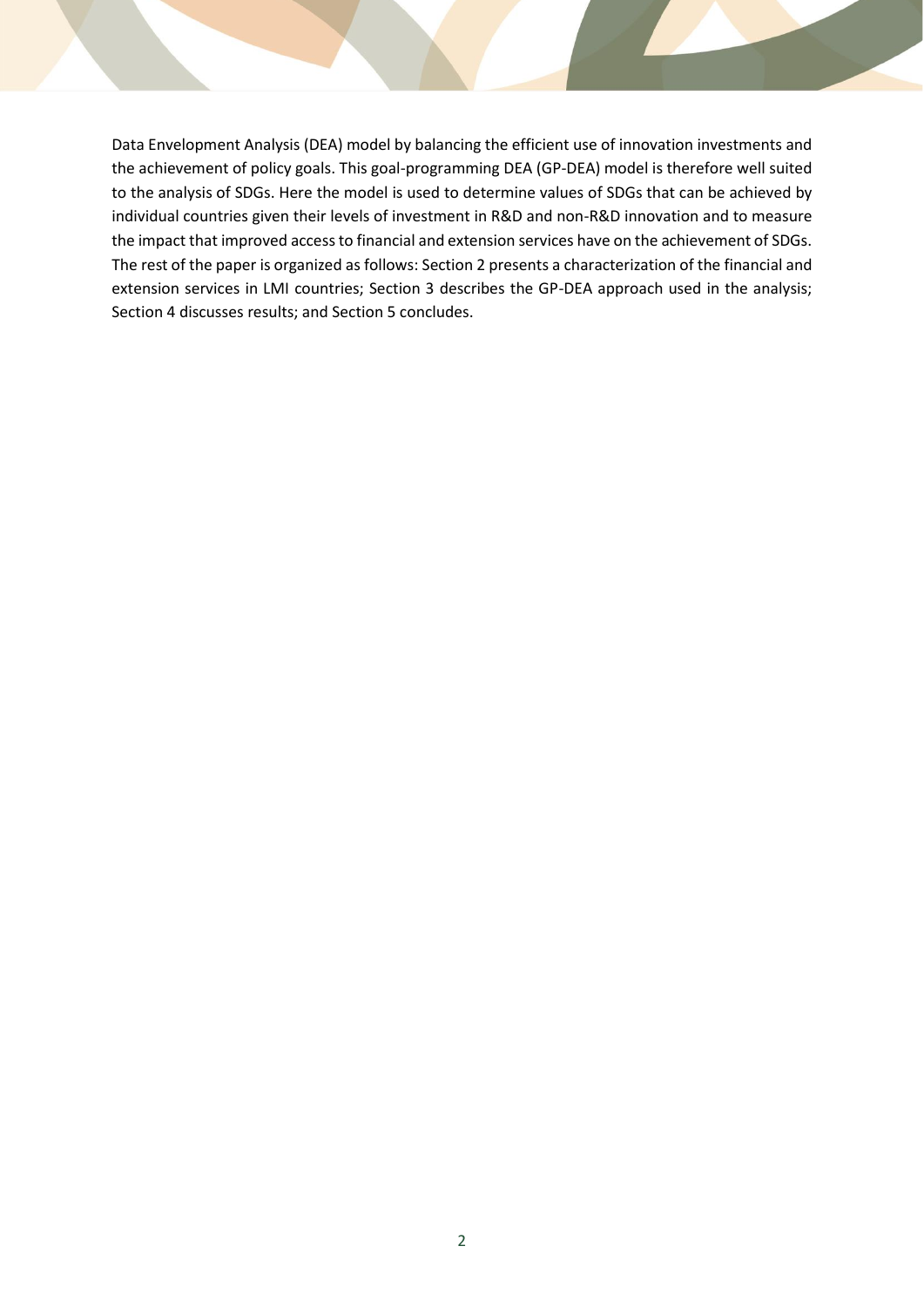# <span id="page-12-0"></span>2. Financial and extension services in LMI countries

#### <span id="page-12-1"></span>Financial services

Recent innovations in FinTech offer new ways of expanding the inclusion of the financially excluded into the financial system by providing them with a wider range of financial services and products; reaching sparse customer bases spread over difficult-to-access rural geography; reducing costs through economies of scale and more efficient operations; and enabling profitable inclusion of lowcost products or services that meet the needs of previously excluded populations (Hinson et al., 2019).

Several studies and development agencies have embraced digitalization of core functions of the financial system to scale up agricultural finance and include smallholder farmers. According to the World Bank (2017), digital technologies cut the cost of providing financial services by 80-90%, can promote digital payments in agriculture value chains, and facilitate innovation in agricultural finance by leveraging mobile technology. These technologies can also contribute to closing the financing gap between male and female farmers; create a digital footprint that can be leveraged to access credit and other financial services; increase the amount of savings; and contribute to poverty reduction, especially for women and female-headed households (World Bank, 2017; Bastian et al., 2018).

Figure 1 shows the importance of different financial indicators in LMI countries between 2015 and 2019, grouped by income per capita. The figure clearly shows that high values of the bottom four indicators in the figure are associated with developed financial systems, reaching high values in upper middle-income countries. On the other hand, the proportion of adults receiving payments in cash is highest in low-income countries and seems to be associated with underdeveloped financial systems. Three indicators show similar values across income groups: the proportion of rural population that borrowed to start, operate or expand a farm or business; the proportion of the population that received payments for agricultural products into a financial institution account; and the proportion of population that received payments for agricultural products through a mobile phone.

The observed importance of different indicators across income groups is valuable information used in the GP-DEA model to define variables that capture structural differences between financial systems across countries and indicators of financial services that do not depend on financial development and income.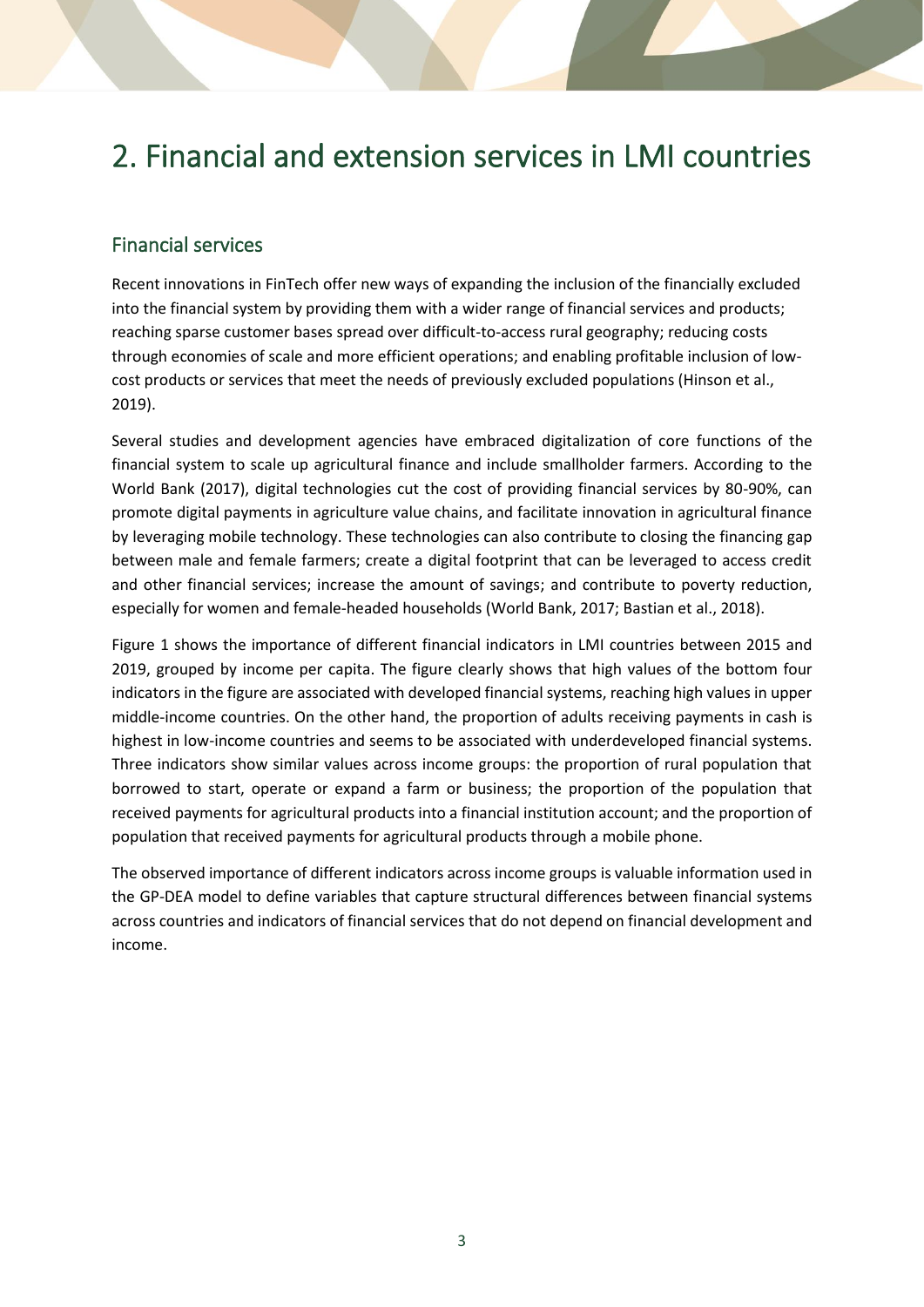

<span id="page-13-1"></span>**Figure 1. Financial indicators across LMI countries grouped by income, 2015-2019.**

*Source*: Elaborated by authors using data from Demirgüç-Kunt et al. (2018). *Note*: Country classification is from World Bank.

#### <span id="page-13-0"></span>Extension and advisory services

Data on agricultural extension are much weaker than for financial services and estimates of the impact of extension on productivity and other relevant outcomes are rare. One global database has been recently made available, compiled by the Global Forum for Rural Advisory Services and covering the period 2009-2012 (Swanson and Davis, 2014; Davis et al., 2020). Information from this dataset is summarized below to present a characterization of extension services in LMI countries, comparing values of different indicators to those of high-income (HI) countries, including qualification and specialization of extension staff, the use of new communication technologies and the reach of extension services.

Major differences between extension services in LMI and HI countries are observed in staff qualification and use of ICT, as shown in Figure 2. Almost 60% of extension staff in LMI countries have no tertiary education while only 9% hold an MSc or PhD degree. In contrast, HI countries show only 29% of staff without tertiary education and 36% of staff holding an MSc or PhD degree.

Differences in the use of ICT in extension services are also significant. Only 48% of field extension staff in LMI countries have internet access in their office (versus 100% in high-income countries), while 40% of staff in LMI countries still work in print and mass media compared to only 8% in HI countries, where most of the staff work with computer-based information technology.

The reviewed literature on extension seems to agree on the fact that new ICT tools can make services more demand-driven, up-to-date and inclusive, contributing to revitalizing the interaction between extension services and farmers. However, ICT is but one element in the wider transformation toward improved reach of extension services. As a supporting tool, it can only achieve widespread support if used by an organized extension system and can neither do without nor replace face-to-face interaction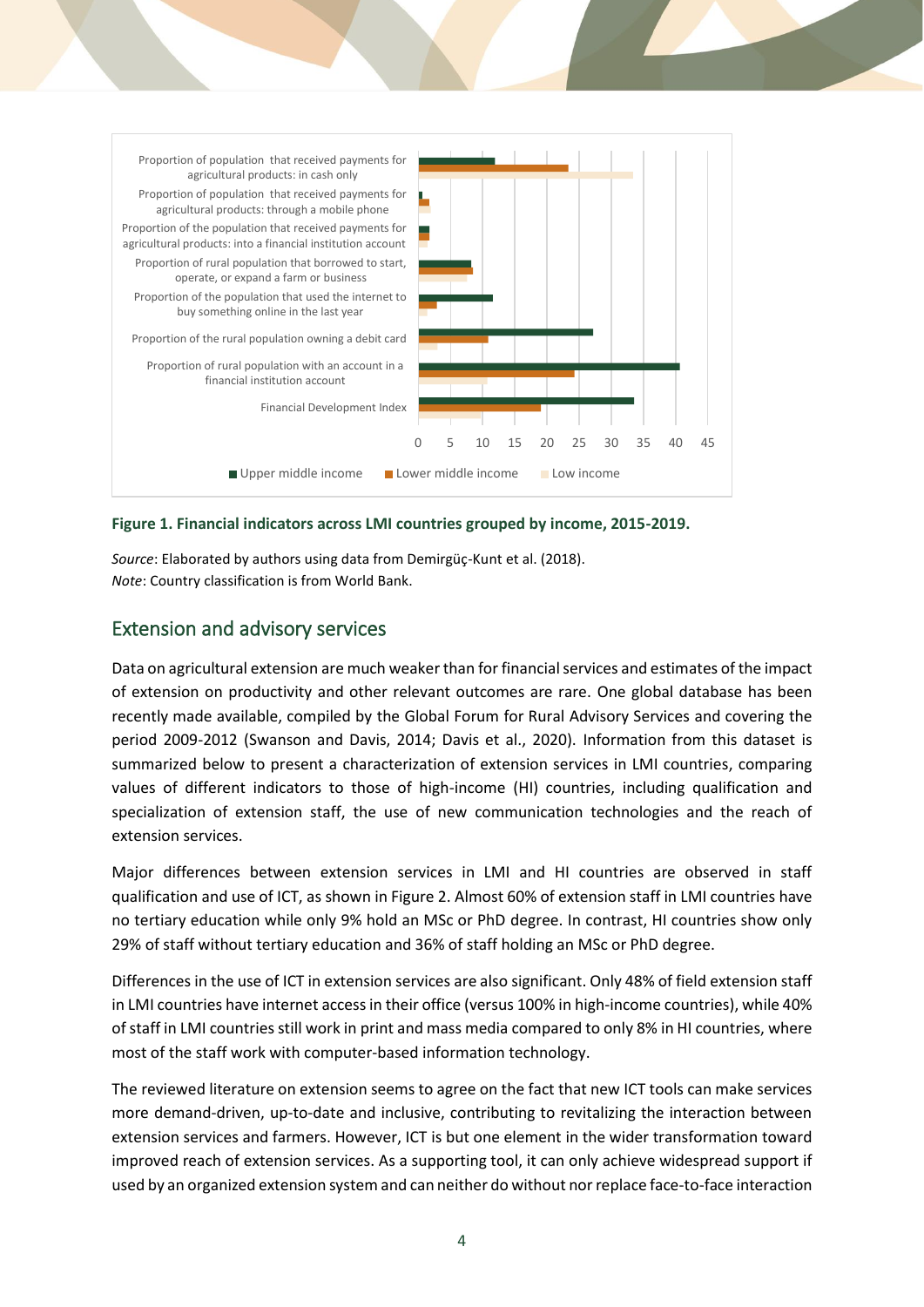between farmers and extension agents. As shown in Figure 2, LMI countries are falling behind HI countries in the use of ICT tools, but are also significantly behind in qualification of extension staff. Support to enhance extension systems in LMI countries should therefore be broader than the introduction of ICTs, a task that will be difficult to advance in the medium term given the need of investment in infrastructure for ICT and the limited supply of skilled staff in these countries.



<span id="page-14-0"></span>**Figure 2. Qualifications and use of ICT by extension staff in high-income and LMI countries (share of staff in percentage).**

*Source*: Elaborated by authors using data from Davis and Franzel (2018).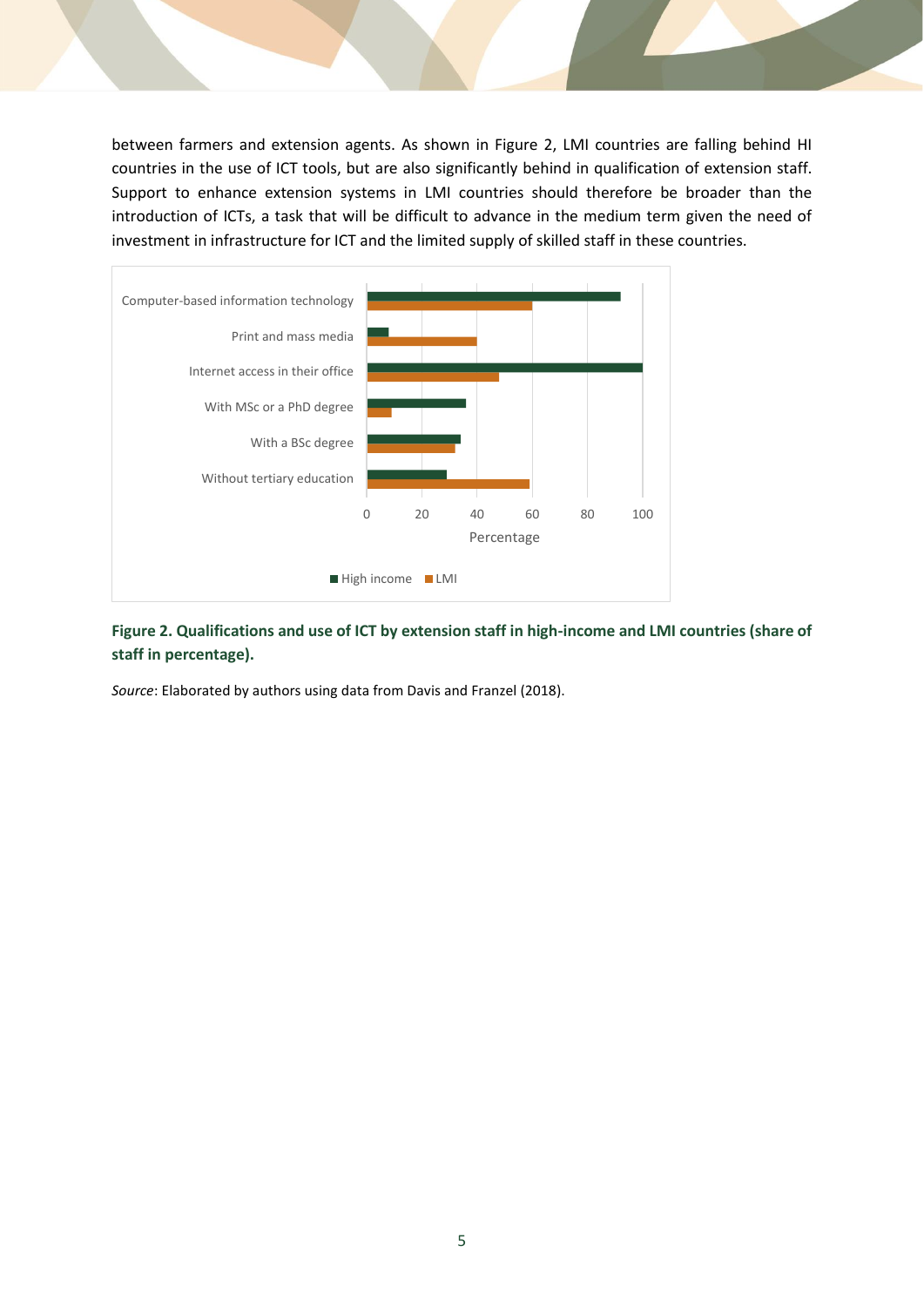# <span id="page-15-0"></span>3. A goal-programming DEA approach

DEA is a mathematical programming approach originally developed to evaluate the individual efficiency or performance of a decision-making unit  $(DMU)^1$  that operates in a certain application domain such as agriculture, energy, transportation, health care, education, the banking industry and many others. DEA has been widely used to identify sources of inefficiency, rank DMUs, evaluate management, evaluate the effectiveness of programs or policies, and to create a quantitative basis for reallocating resources, just to name some of the most frequent applications of this approach (Liu et al., 2013). At present, the use of DEA is not restricted to measuring operational performance of organizations but has moved beyond the analysis of efficiency to look at environmental and social performance of various enterprises, like assessments of the effectiveness of policies controlling  $CO<sub>2</sub>$ emissions; estimating energy saving and undesirable output abatement across countries; supervising methods in management and evaluation; and future planning (Shabanpour et al., 2017).

The GP-DEA model presented here was proposed by Stewart (2010), who extended the standard DEA model to include longer-term management goals. The model uses a goal-programming structure to find a solution that balances the efficient use of innovation investments and the achievement of policy goals. These characteristics make this approach well suited for the analysis of the SDGs committed in 2015 by leaders of all countries to "eradicate extreme poverty and hunger for all people everywhere".

Given the wide variety of DEA applications and the fact that the best-known applications of this method were used to assess historical efficiency of DMUs as part of monitoring and control, it is important to clarify up front how the approach used here differs from traditional DEA applications. First, DEA is not a foresight model to make projections based on economic theory, nor a model that needs to be calibrated to historical data and that can be evaluated based on its accuracy in "predicting" historical events. Instead, it is a powerful method for comparing and analyzing data.

Second, the use of GP-DEA regarding the SDGs is essentially prospective and relates to planning. It is not about how countries performed in the past, but rather about where countries want to be, specifying benchmarks for SDGs to define future attainable goals toward which countries should aspire given where they are at present (Stewart, 2010).

Third, the model allows the setting of policy targets (levels of poverty and undernourishment) and solves to get as close as possible to those targets (the SDG targets) given investments and structural constraints. GP-DEA works by comparing poverty and undernourishment levels across countries, relates those levels with the resources that each country allocated to reduce poverty and undernourishment, and then finds which countries have achieved the best results in terms of poverty and malnutrition alleviation given the quantity of resources allocated to this goal. These countries

 $1$  DMU is a generic term used to emphasize the fact that DEA can be used not only to analyze profit-generating enterprises, but also other decision-making entities like non-profit organizations, government institutions or any other entity making decisions on the allocation of resources to achieve specific goals. In this study, the DMU is the country where policymakers decide on investments to achieve poverty and undernourishment goals.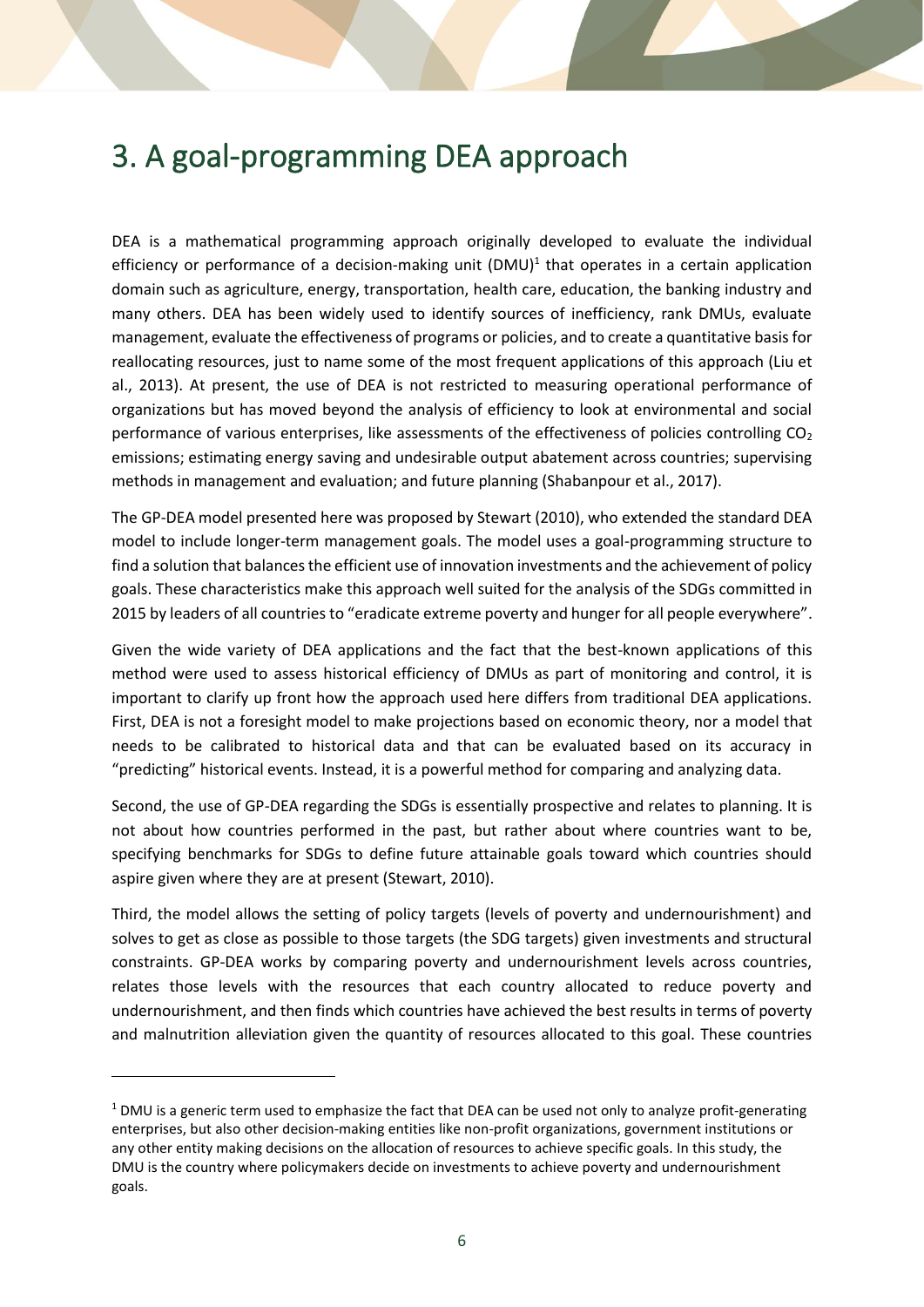constitute the best-practice frontier in the use of investment for poverty and malnutrition alleviation and can be used as reference or benchmarking countries to analyze performance of countries that are not at the best practice frontier.

Fourth, DEA models include the usual outputs and controlled inputs. These are inputs controlled by the policymaker over which policy decisions are made (for example, level of investments allocated to the achievement of SDGs; allocation of investment across R&D and non-R&D innovation, extension, etc.). However, there are some variables that directly affect the results of investment (poverty and undernourishment reduction) that are not controlled by policymakers or that are part of longer-term policy plans not directly related to the achievement of the SDGs. That is the case, for example, with structural variables like the share of agriculture in gross domestic product (GDP) and in total employment, urbanization, extent and quality of physical infrastructure (roads, railways, ports, airports), average income, quality of political institutions, and human capital. Non-controllable variables are introduced in the GP-DEA model as constraints that reshape the relationship between outputs and controllable inputs. When introducing non-controllable inputs, the benchmark point for a country obtained with the GP-DEA model is selected among countries with controllable input/output that cannot be improved with the actual levels of non-controllable inputs. For example, introducing income per capita as a non-controllable input forces the model to compare the country of interest to countries at the frontier with the same or smaller income per capita as the country being evaluated.

Finally, the model provides three major results for each country: a) it determines if the country can or cannot achieve the policy target, given investments and non-controllable variables; b) it gives the minimum level of poverty and undernourishment a country can reach, given investments and noncontrollable variables; and c) it estimates the efficient level of investment toward achieving the policy goals if the country falls short of the target. This could be the case because non-controllable or fixed variables become more constraining than the levels of investment in R&D, which means that increasing investment would not affect poverty and undernourishment unless the levels of noncontrollable variables are modified. If that is the case, the model defines the levels of investment that minimizes the gap between policy targets and the achievable levels of poverty and undernourishment, given fixed levels of other variables. Based on the three major results obtained from the model we define the following concepts:

- **Efficiency** is achieved by a DMU when the maximum possible output is obtained from a set of inputs. A DMU is inefficient if the same or greater output could be produced with less input. Maximum output refers here to the maximum output that can be produced with the available technology, while the term "efficiency" refers to the relationship between the amounts invested in R&D and non-R&D innovation and the levels of poverty and undernourishment achieved.
- **Effectiveness** addresses how well a DMU can meet its predetermined goals, and it is defined as the ratio of the observed output to the predetermined goal. In this study, the goals are the levels of poverty and undernourishment to be achieved as defined in the SDGs, while the output is the level of these two indicators reached by countries.
- **Attainable level of output** is defined as the maximum level of output a DMU can achieve given its levels of investment (other things being equal). By comparing outputs and investment from all countries, GP-DEA can determine the "efficient" level of investment needed to achieve different levels of output.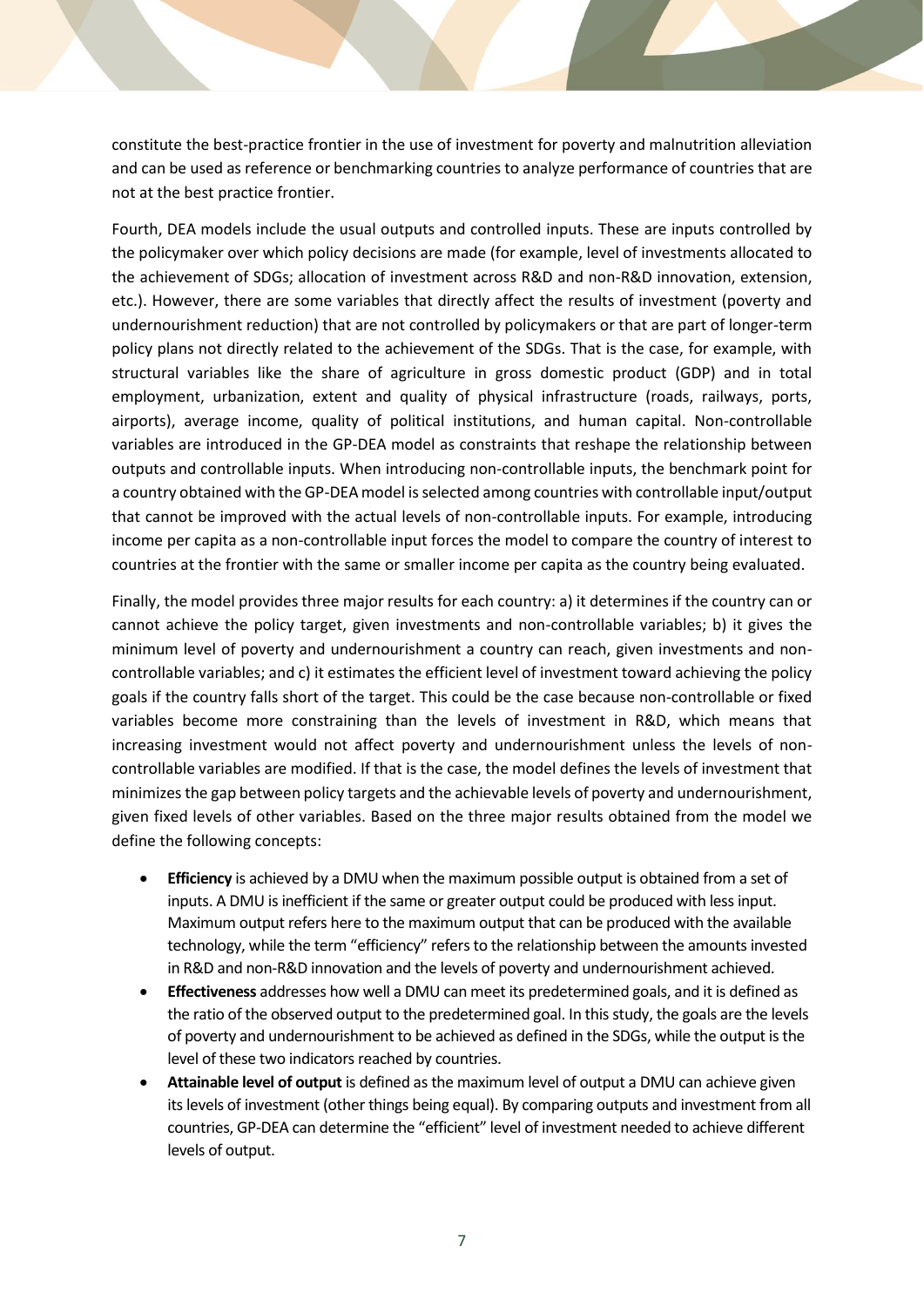Using the proposed GP-DEA approach, we look at the performance of 69 LMI countries committed to minimizing poverty and undernourishment by investing in public agricultural R&D and non-R&D innovations. In this context, policymakers in each country decide on how much to invest in public agricultural R&D and non-R&D innovations to reduce poverty and undernourishment. The level of poverty and undernourishment obtained as the result of this investment is the policy output. The level of this output does not depend uniquely on the investment made by policymakers as discussed above but is also subject to non-controllable factors that are assumed to be fixed. These constraints can only be changed in the long term by some form of investment and/or policy changes.

The focus of the analysis is not on the levels of R&D and non-R&D innovations needed to achieve the SDG targets on poverty and undernourishment, but on the contribution of financial and extension services to achieving those targets, given the observed level of investment in innovations at the country level.

Outputs, investments controlled by policymakers, and structural constraints considered are presented in what follows. All variables used are averages for the period 2000-2018. For some variables, information for that period is only partially available, but in those cases, we also use an average of the available values for the period. The extension data is the most limited, as it is the result of the assessment of the status of agricultural extension and advisory services worldwide for the period 2009-2013.

#### <span id="page-17-0"></span>**Outputs**

- Poverty headcount (PHC: percentage of people earning less than USD 1.90/day, dollars of 2011).
- Prevalence of undernourishment (PoU: percentage of the population whose food intake is insufficient to meet dietary energy requirements continuously).

#### <span id="page-17-1"></span>Controllable investments

The best-practice frontier, the distance of non-frontier countries to the frontier, and the effectiveness in the use of investments are calculated by comparing countries' outputs and controllable investments:

- Public agricultural R&D
- Spending in non-R&D innovations.

#### <span id="page-17-2"></span>Non-controllable inputs (structural constraints)

These determine the "environment" affecting potential performance of controllable investments in each country, and include indicators of economic structure, policy, infrastructure and private investment. They enter the GP-DEA model playing a different role than the controllable investments. Policy outputs are not directly compared to non-controllable inputs. The role of these inputs is to control for structural differences between countries, constraining the model to compare countries only against those with similar values. For example, including GDP per capita as a non-controllable variable implies that a country with an average income of USD 3,000 could only be compared to countries with an average income of USD 3,000 or less. In this way, constraints imposed by noncontrollable variables define the subset of countries to which a country is compared, making sure that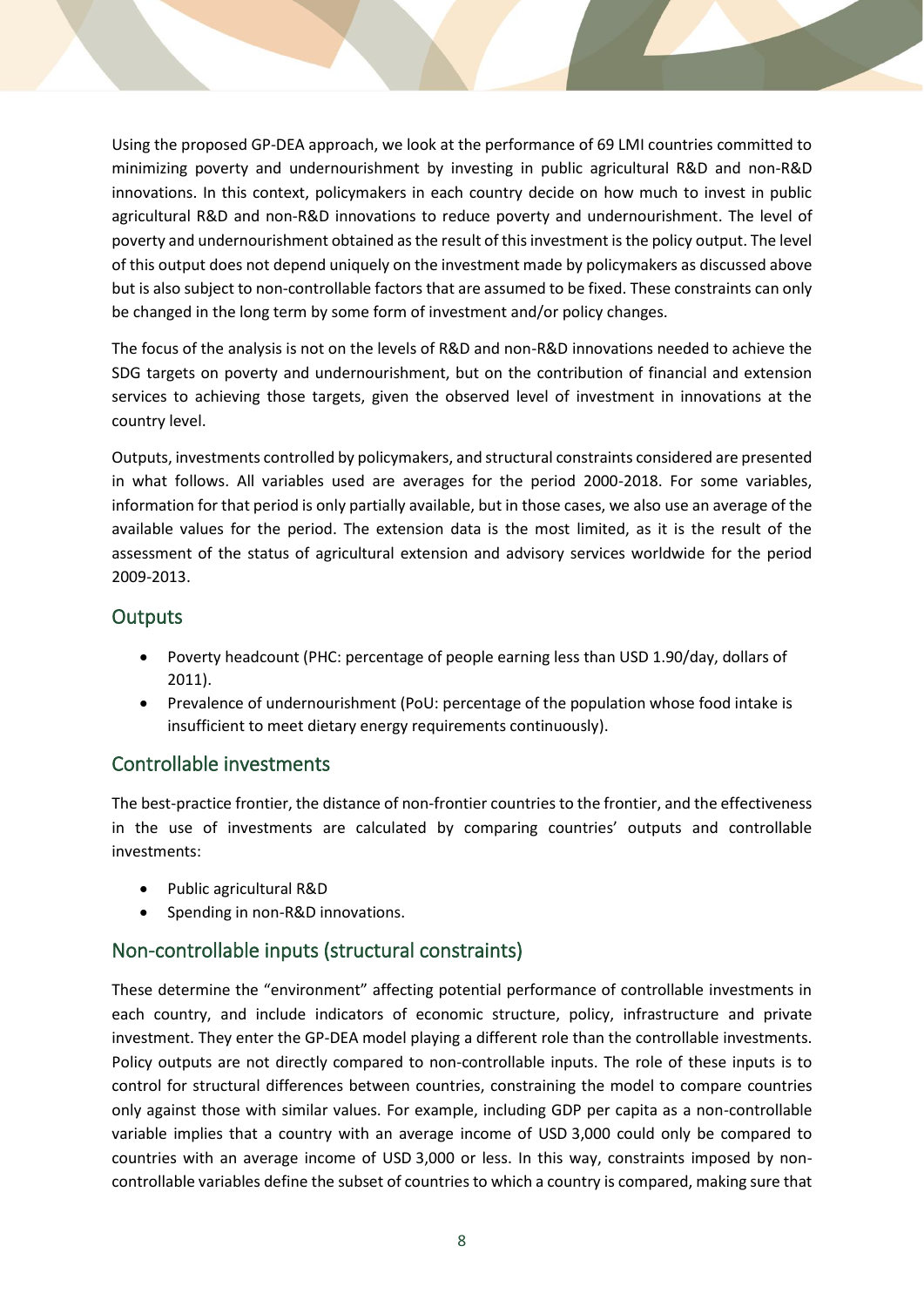comparisons are conducted between "similar" countries. The selection of these variables is central to the analysis, as it could determine the size of the response of poverty and undernourishment to changes in extension and financial services. If the model does not include some of the structural variables that determine the level of extension and financial services a country can achieve, the model would tend to overestimate the impact of increasing access to these services. This is because part of the response would be the result of a flawed comparison between countries at different levels of development (higher level of non-controllable variables), assuming increases in the short run that can only be achieved through structural changes.

The description of the nine non-controllable variables used for the analysis follows. Detailed information on the sources and methods used to construct these variables can be found in the Annexes.

- Economic development and economic structure: i) GDP per capita; and ii) index of economic structure, including information on the importance of agriculture on GDP and employment in a country's economy.
- Infrastructure: iii) index of quality of infrastructure summarizing information on the quality of roads, railways, ports, airports and electric generation and ICT development.
- Political institutions: iv) index of quality of political institutions, including information on voice and accountability, political stability, government effectiveness, regulatory quality, rule of law and control of corruption.
- Human capital, health and basic education: v) average years of schooling; vi) index on health and basic education, including information on the incidence of disease (HIV prevalence, incidence of malaria and tuberculosis, infant mortality, life expectancy) and the quality of basic education at the country level.
- Innovation capacity: vii) enrolment in tertiary education as a structural factor constraining the supply of researchers; and viii) index of innovation, including information on R&D investment at the country level, collaboration of business and universities for innovation, and sophistication of demand.
- Private R&D investment and knowledge spill-ins: ix) other R&D investment including information on private R&D investments, knowledge spill-ins from private and public investment in other countries, and spill-ins from CGIAR investment.

#### <span id="page-18-0"></span>Financial and extension services

As the focus of the analysis, these services are treated differently in the two scenarios defined below to measure the impact on policy outputs of further extending the reach of each.

- Financial services (inputs): i) percentage of the rural population aged 15 or older that borrowed to start, operate or expand a farm or business; ii) percentage of the rural population aged 15 or older that used a mobile phone or the internet to access an account
- Extension services: iii) number of extension staff (in full-time equivalents).

The variables representing access to financial and extension services were selected by looking at the relationship between all available financial and extension variables and structural variables like income per capita and financial development. Those variables showing high and positive correlation with non-controllable variables were discarded assuming that they can only change in the long run as the result of a country's economic transformation. As the selected variables show low correlations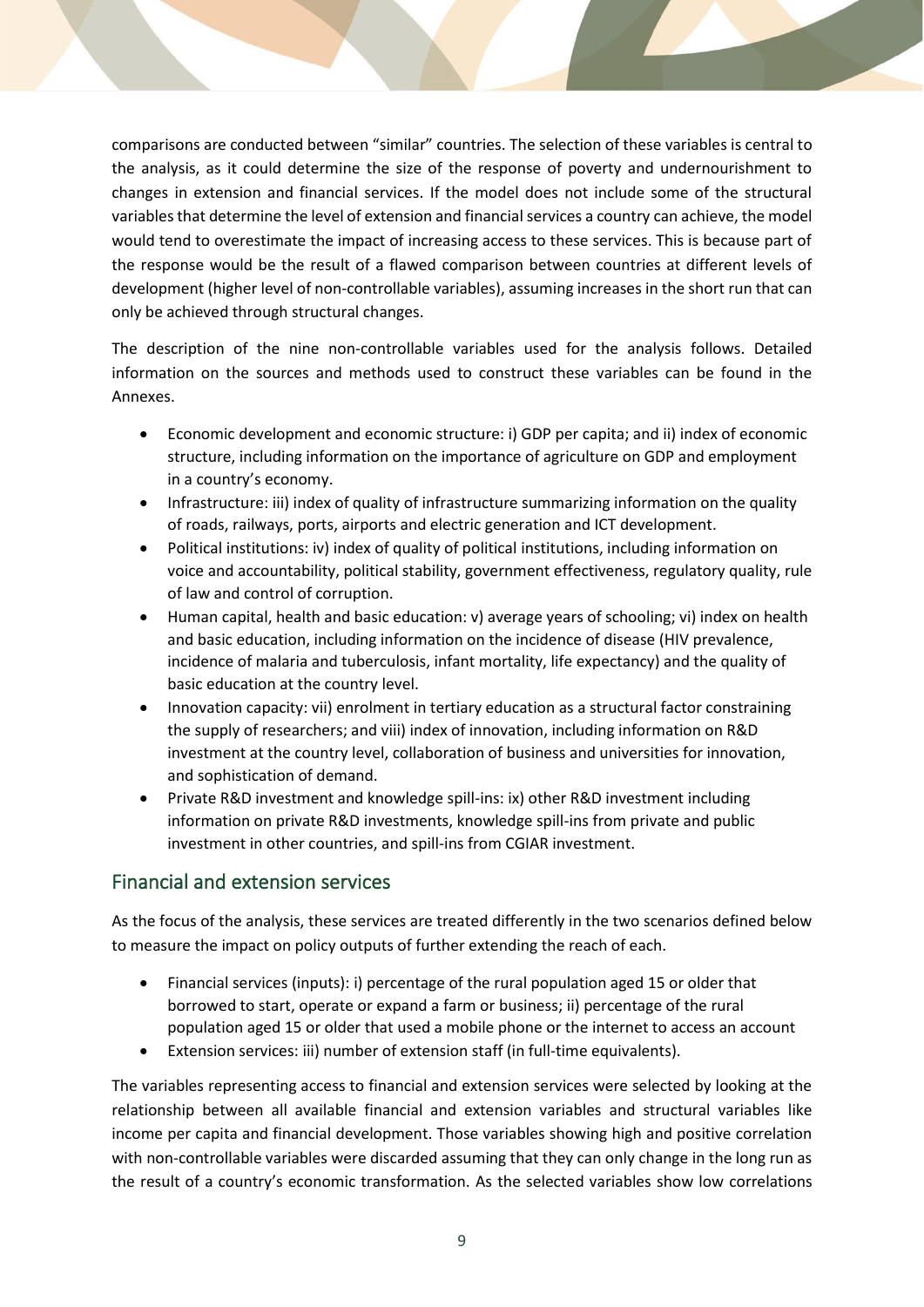with income per capita and financial development, it is assumed that countries can change the level of those variables in the short and medium run to complement investments in innovations. Within this framework, the question to be answered using the GP-DEA model is: What is the contribution of increased access to credit, to financial accounts through ICT, and of expanding extension services (number of extensionists) to poverty and undernourishment reduction in LMI, given actual investments in innovation and structural characteristics of the countries? To answer this question, the model is solved separately for the 69 countries setting a policy target of 95% of the total population above the poverty and undernourishment lines in four scenarios.

**Scenario 1:** This scenario uses the percentage of poor and undernourished people as policy outputs to evaluate the effectiveness of the use of public R&D and non-R&D investment in the country to achieve policy goals. In this scenario, structural constraints and financial and extension services are treated as non-controllable variables, and the effectiveness of public investment in innovation is obtained by comparing countries with similar structural characteristics and similar development of financial and extension services.

**Scenario 2:** As in Scenario 1, Scenario 2 evaluates the effectiveness of the use of public R&D and non-R&D investment at the country level to achieve policy goals. The only difference from Scenario 1 is that here countries are given more flexibility to achieve policy goals, as the model defines the level of financial and extension variables the countries need to achieve to maximize the impact of public investment in innovation on policy outputs given structural variables. This means that the model increases the observed levels of these variables to the point where no more improvements in policy outputs are obtained because other variables become more constraining than financial and extension variables. The description of the model in Annex 3 includes an explanation of how increased values of extension and financial services are determined in the model.

**Scenarios 3 and 4:** While Scenario 2 simulates the increase of financial and extension services simultaneously, Scenario 3 focuses on the effect on poverty and undernourishment of an increase in financial services only, while Scenario 4 looks at the impact of increasing the number of extensionists with no changes in financial services.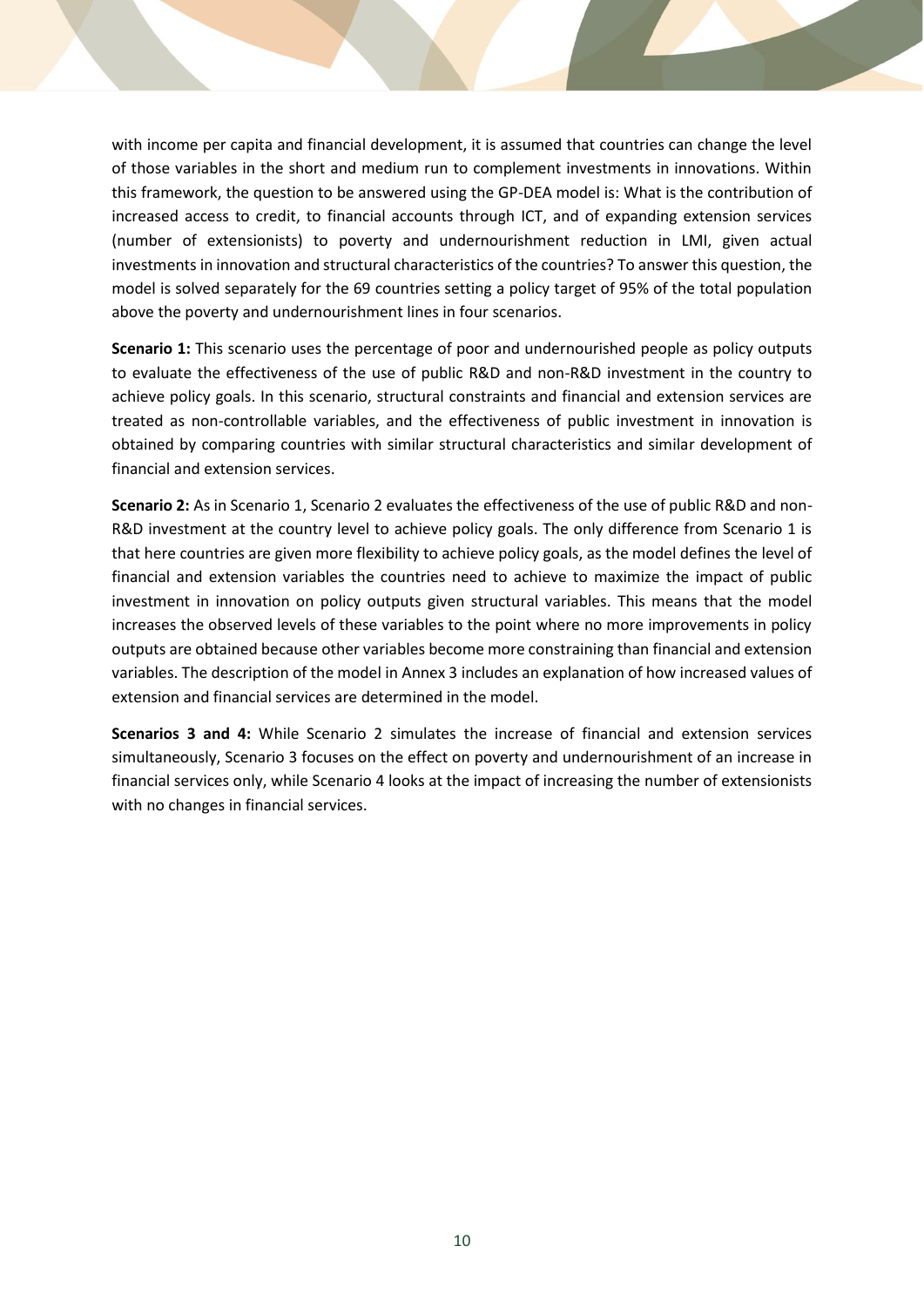### <span id="page-20-0"></span>4. Results

Results of the GP-DEA model setting a policy goal of 5% of the PHC and PoU for every country are shown in Figure 3. The model solves finding the closest value to the 5% goal of PHC and PoU for each country. Results indicate that the lowest average attainable PHC for the sample of 69 countries was 25%, while the lowest average attainable PoU was 15%. The figure also shows that the gap between observed (31%) and attainable (25%) PHC levels is 6 percentage points compared to 3 points in the case of PoU (18% and 15% respectively). This means that, on average, countries are investing enough in public innovation to reach 25% and 15% of PHC and PoU, respectively. The comparison between the number of poor and undernourished people in LMI countries (Figure 4) shows that closing the gap between observed and attainable levels of PHC and PoU could result in 100 million fewer poor people living in extreme poverty (518 million instead of 618 million) and 98 million fewer undernourished people (463 million instead of 560 million people).

There are two relevant comparisons to be made from these results that have different implications. One is the difference between the *attainable* level of PHC and PoU in each country and the *policy target* of 5%. The second comparison is between the *observed* level of PHC and PoU and the *attainable* level of these indicators. Whereas the differences between the 5% desirable goal and the attainable PHC and PoU goals are mostly the result of structural differences between countries, the differences between attainable goals and observed PHC and PoU in each country are the result of ineffective use of public innovation investment. Even though countries with attainable goals higher than 5% cannot achieve the 5% policy goal, they could further reduce PHC and PoU if they can improve their performance and move closer to the PHC and PoU values of their peers or reference countries in the best-practice frontier, closing the gap between attainable and observed values.

These results show how GP-DEA could be used to define policy targets that are attainable and represent best practices. Results could also be used to determine policy changes needed by countries to close the gap between attainable and observed values of PHC and PoU given investments in innovation. Even though this is a relevant policy issue in the context of achieving the SDGs, it is beyond the scope of this study. Instead, we turn to the analysis of the impact of enhanced access to financial and extension services on the achievement of policy goals.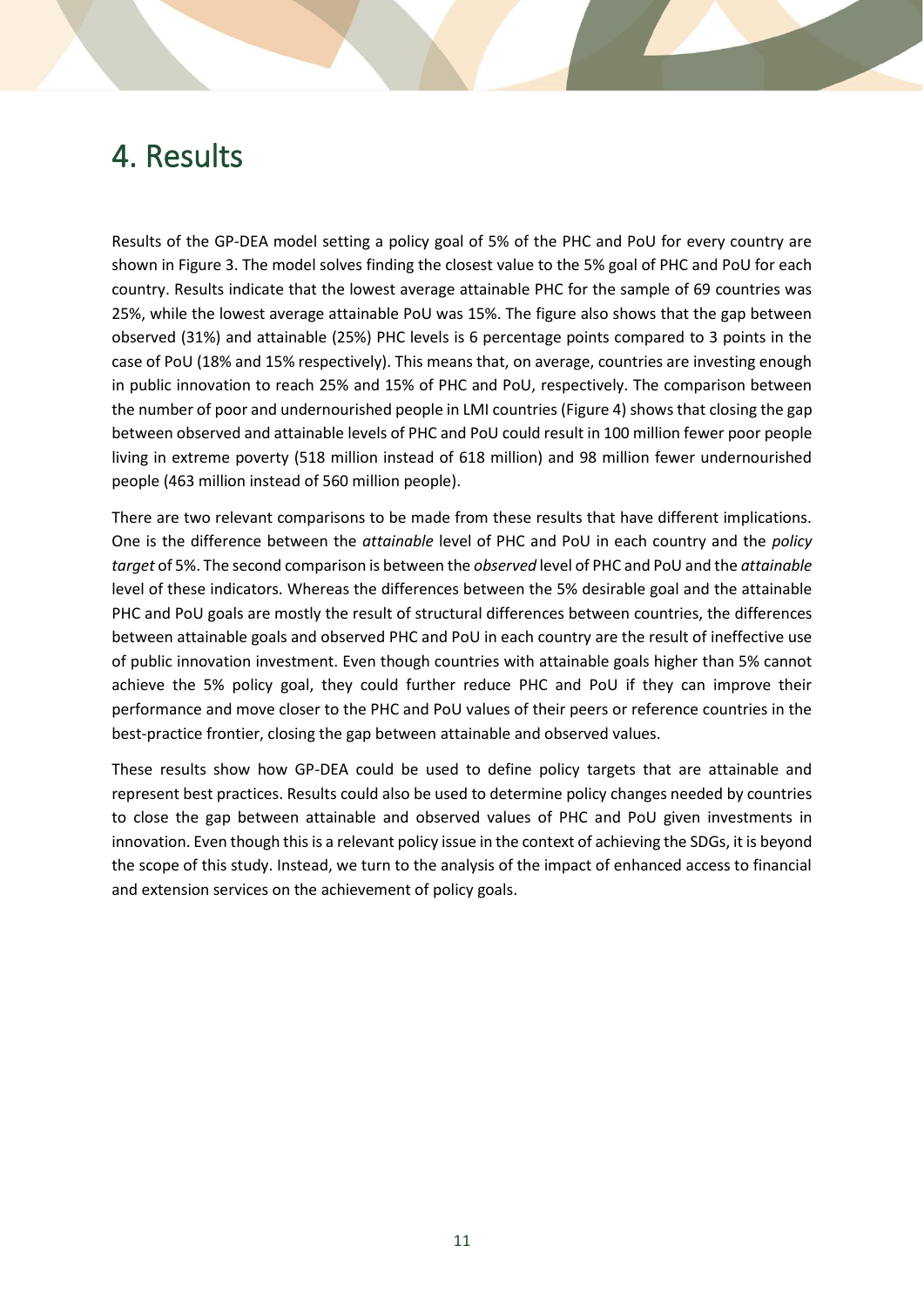

#### <span id="page-21-0"></span>**Figure 3. Observed and attainable levels of poverty headcount and prevalence of undernourishment.**



*Source*: Elaborated by authors.

#### <span id="page-21-1"></span>**Figure 4. Total number of poor and undernourished people in 2018 and gap between observed and attainable estimates of poverty and undernourishment (millions).**

*Source*: Elaborated by authors.

The impact of improved access to financial and extension services is shown in Figure 5. Expanding extension services has no impact on poverty as it only reduces the average attainable poverty level in LMI countries from 518 to 512 million – only 6 million fewer people living in extreme poverty. On the other hand, enhanced access to financial services has a much larger impact on poverty than increasing spending in extension, as it reduces the attainable poverty level in LMI countries by 20 million. Simultaneously increasing access to financial and extension services reduces the attainable level of poverty by 30 million – from 518 to 488 million people.

Reductions of the attainable level of PoU are also significant only when the number of extensionists and access to financial services are increased simultaneously, going from 18% with observed access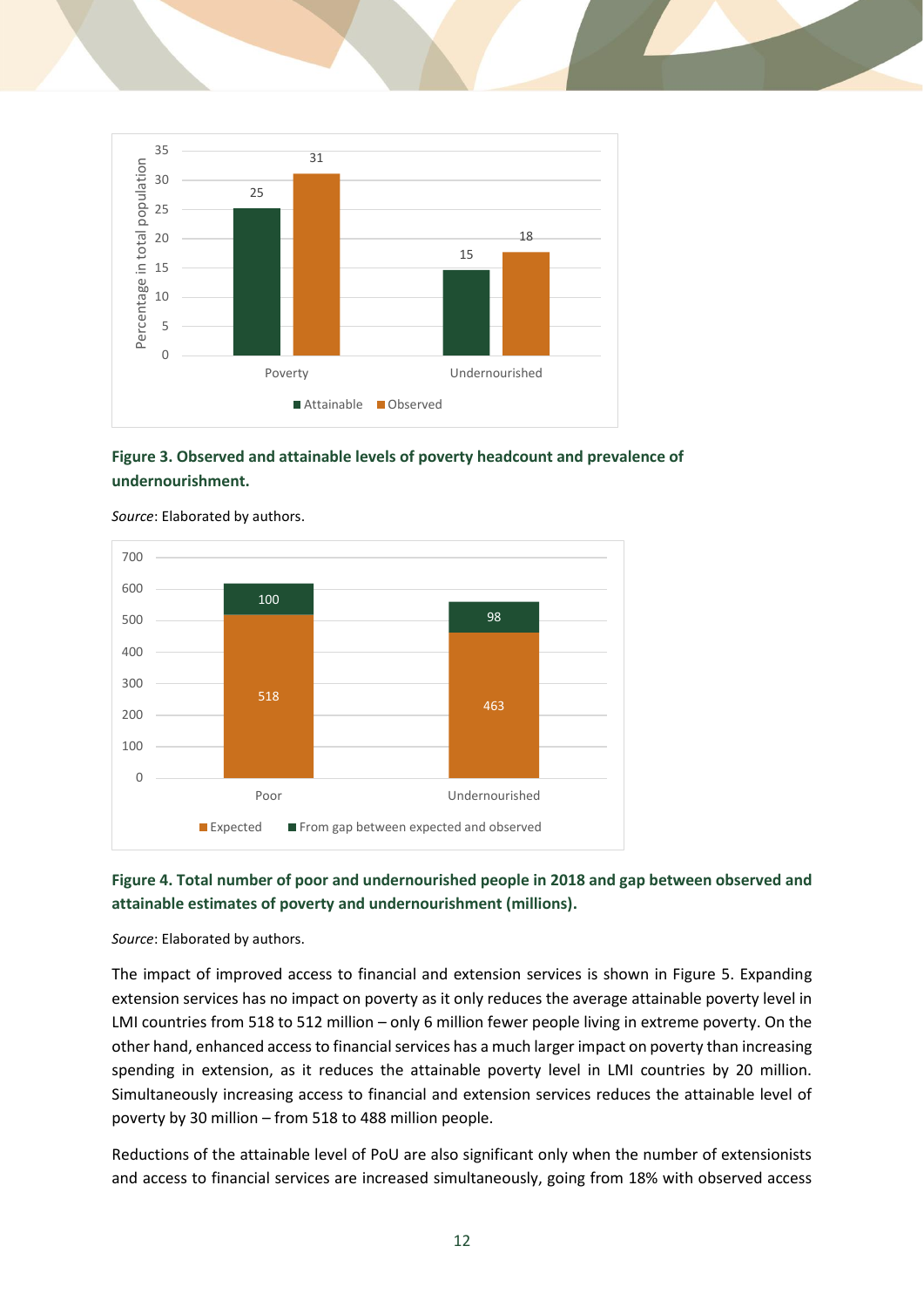to finance and extension to 13% when financial and extension services are simultaneously increased. As shown in Figure 5, improving access to financial and extension services (other things being equal), the expected number of undernourished could potentially drop from 460 to 428 million – a reduction of 35 million in the number of undernourished people in LMI countries.

Our results so far show that improved access to financial and extension services could contribute to poverty and undernourishment alleviation, improving the effectiveness of investments in innovation. However, as only two among several factors affecting poverty and undernourishment, these services are not determinant of the achievement of poverty and undernourishment goals and can only contribute significantly to SDGs if they can effectively complement investments in innovation and structural economic changes in LMI economies. In a study on the impact of financial inclusion in LMI countries, Duvendack and Mader (2019) come to a similar conclusion when they state that:

*From this review, the (perhaps boring) truth that seems to emerge about financial inclusion is that it is not changing the world. On average, financial services may not even have a meaningful net positive effect on poor or low-income users, although some services have some positive effects for some people. Considering that for most people financial inclusion … will be only one among many possible determinants of their life chances and their socio-economic well-being….*



<span id="page-22-0"></span>**Figure 5. Total number of poor and undernourished people (in millions) and average values of the poverty headcount (%) and of the prevalence of undernourishment (%) in 2018, and gap between observed and attainable estimates of poverty and undernourishment with improved access to financial and extension services**

*Source*: Elaborated by authors.

*Note*: The attainable level of the poverty headcount and of the prevalence of undernourishment is the level of these indicators a country can achieve given its actual investment in public innovation (and non-controllable variables). Increased access to financial and extension services is determined by the DEA model so as to minimize poverty and undernourishment given R&D and non-R&D investment and structural constraints.

Which are the major factors within extension and financial services explaining the different outcomes in Figure 5? Table 1 compares 2018 levels of financial and extension indicators to values of the same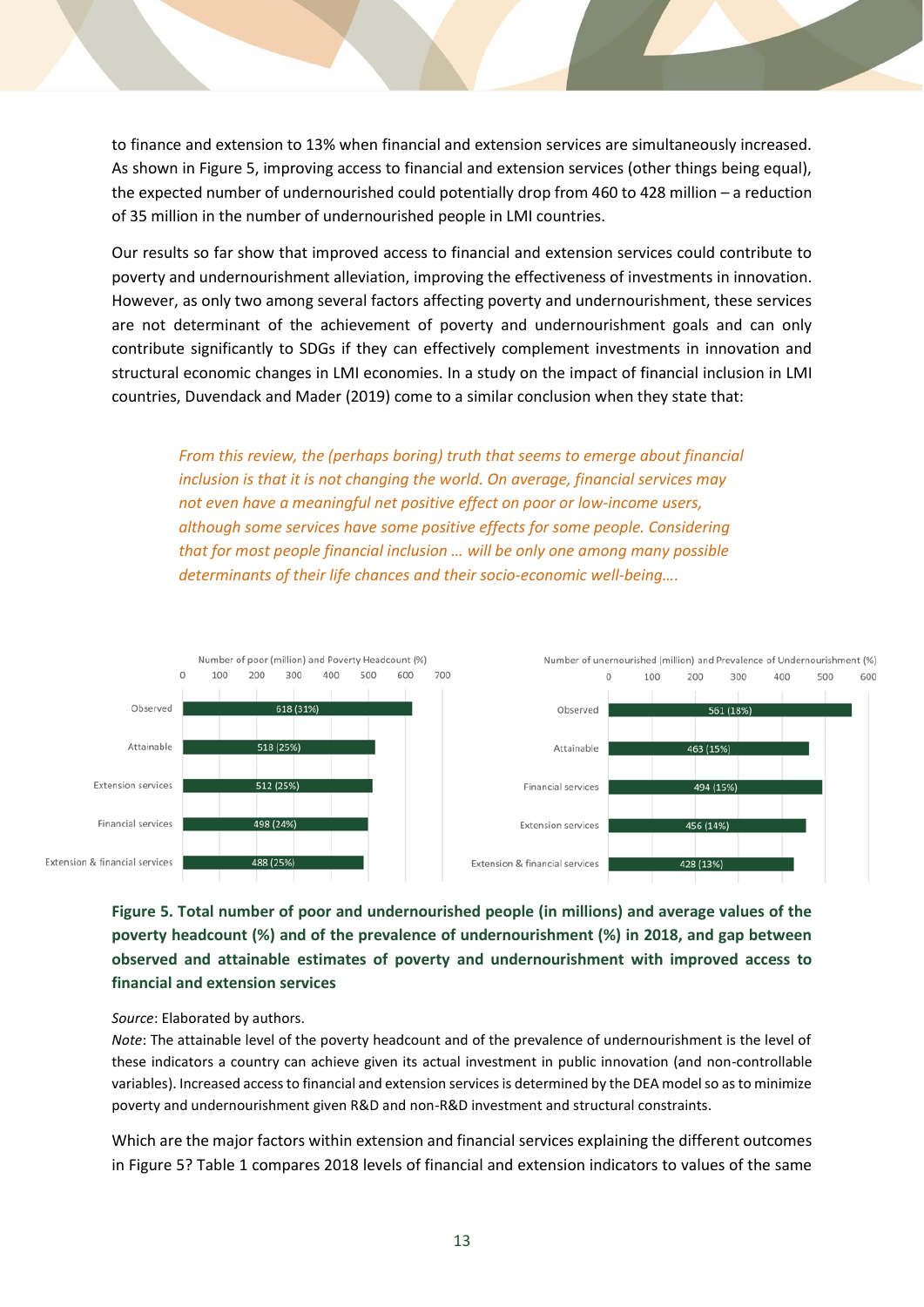variables under increased access to services. The table shows that increases in the number of extensionists (16.2%) and in the proportion of the population that borrowed to start or operate a farm or business (12.8%) are the main drivers of the reduction in attainable levels of extreme poverty and undernourishment in LMI countries. On the other hand, the proportion of rural population that used a mobile phone or the internet to access an account remained almost unchanged, decreasing from 12.6% to 12.3%, which means that increasing access to accounts through ICT has no effect on poverty and undernourishment.

<span id="page-23-0"></span>

|                        |  |  | Table 1. Financial and extension indicators in 2018 compared to values under improved access to |  |  |
|------------------------|--|--|-------------------------------------------------------------------------------------------------|--|--|
| services (Scenario 2). |  |  |                                                                                                 |  |  |

|                                                                                                   | 2018   | Access to<br>enabling<br>services | Change   |
|---------------------------------------------------------------------------------------------------|--------|-----------------------------------|----------|
| - Average number of extension staff (full-time equivalents)                                       | 14.975 | 17,394                            | $+16.2%$ |
| - Percentage of rural population that borrowed to start,<br>operate or expand a farm or business  | 8.0    | 9.0                               | $+12.8%$ |
| - Percentage of rural population that used a mobile phone or<br>the internet to access an account | 12.6   | 12.3                              | $-2.7%$  |

*Source*: Elaborated by authors.

Finally, we look at the sensitivity of the results, assuming that results are mostly dependent on the selection of non-controllable variables for the model. As mentioned before, missing structural variables in the model could result, in most cases, in an overestimation of the effect of increasing access to financial and extension services. This is because part of that effect would be the result of structural changes wrongly attributed to financial and extension services when comparing countries with different characteristics. To check the effect of missing variables in our results we run Scenario 2 nine times, each time dropping one of the nine non-controllable variables. The results of these simulations compared to the original results for Scenario 2 are shown in Table 2. We focus on the attainable levels of poverty and undernourishment in each scenario. The effect of missing variables varies significantly with the different variables. For example, when dropping enrolment in tertiary education, increased access to financial and extension services reduces poverty by an extra 45 million people and undernourishment by 30 million. In contrast, not including one of the variables of infrastructure, innovation capacity, quality of institutions or years of schooling would result in a very small difference from the results obtained in Scenario 2 in both poverty and undernourishment. The fact that not all non-controllable variables affect poverty and undernourishment in the same way, however, makes it difficult to reduce the number of these variables in the model. Quality of political institutions and years of schooling seem to have a significant effect on results for undernourishment while having a smaller effect on poverty. The opposite seems to be true for health and basic education and GDP per capita. However, when dropping infrastructure, economic structure and innovation variables from the model we obtain similar results from those obtained with the original model, as shown in the last row of Table 2.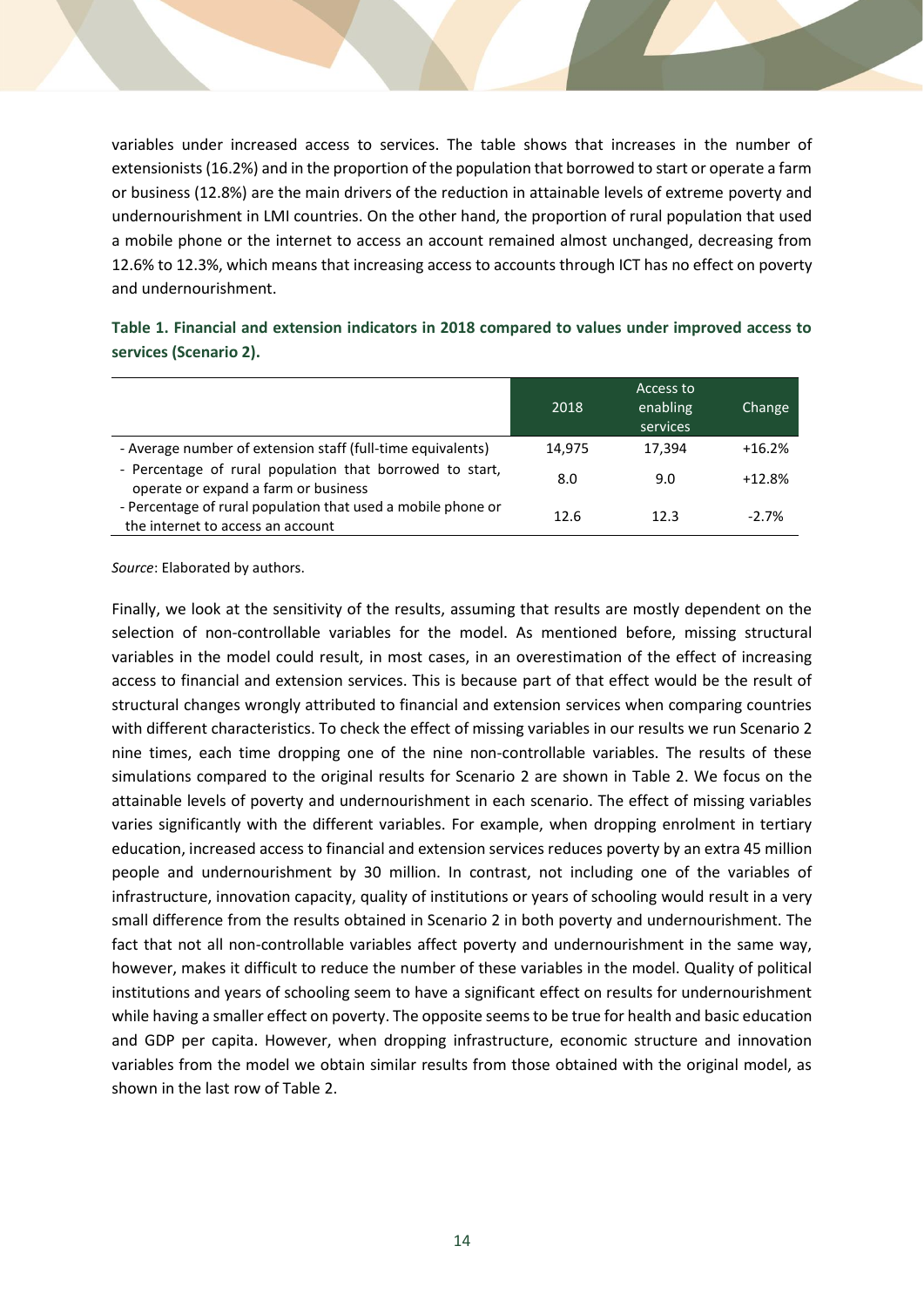<span id="page-24-0"></span>**Table 2. Comparison between attainable levels of poverty and undernourishment in Scenario 2 and results in the same scenario when one of the non-controllable variables is dropped from the model.**

|                                                                          | Poor (millions) | Diff. with | Undernourished (millions) | Diff. with |  |
|--------------------------------------------------------------------------|-----------------|------------|---------------------------|------------|--|
|                                                                          | Attainable      | original   | Attainable                | original   |  |
| Original                                                                 | 510             | 0          | 427                       | 0          |  |
| <b>Results when dropping:</b>                                            |                 |            |                           |            |  |
| Infrastructure                                                           | 511             | $-1$       | 424                       | 3          |  |
| Economic structure                                                       | 510             | 0          | 427                       | 0          |  |
| Innovation                                                               | 509             | 1          | 418                       | 9          |  |
| Quality of political institutions                                        | 506             | 4          | 417                       | 10         |  |
| Years of schooling                                                       | 506             | 5          | 415                       | 12         |  |
| Private R&D and spill-ins                                                | 492             | 19         | 398                       | 29         |  |
| Health and basic education                                               | 489             | 21         | 436                       | -9         |  |
| GDP per capita                                                           | 488             | 22         | 419                       | 8          |  |
| Enrolment in tertiary education<br>Infrastructure + Economic structure + | 465             | 45         | 398                       | 30         |  |
| Innovation                                                               | 515             | $-5$       | 413                       | 14         |  |

*Source*: Elaborated by authors based on model simulations.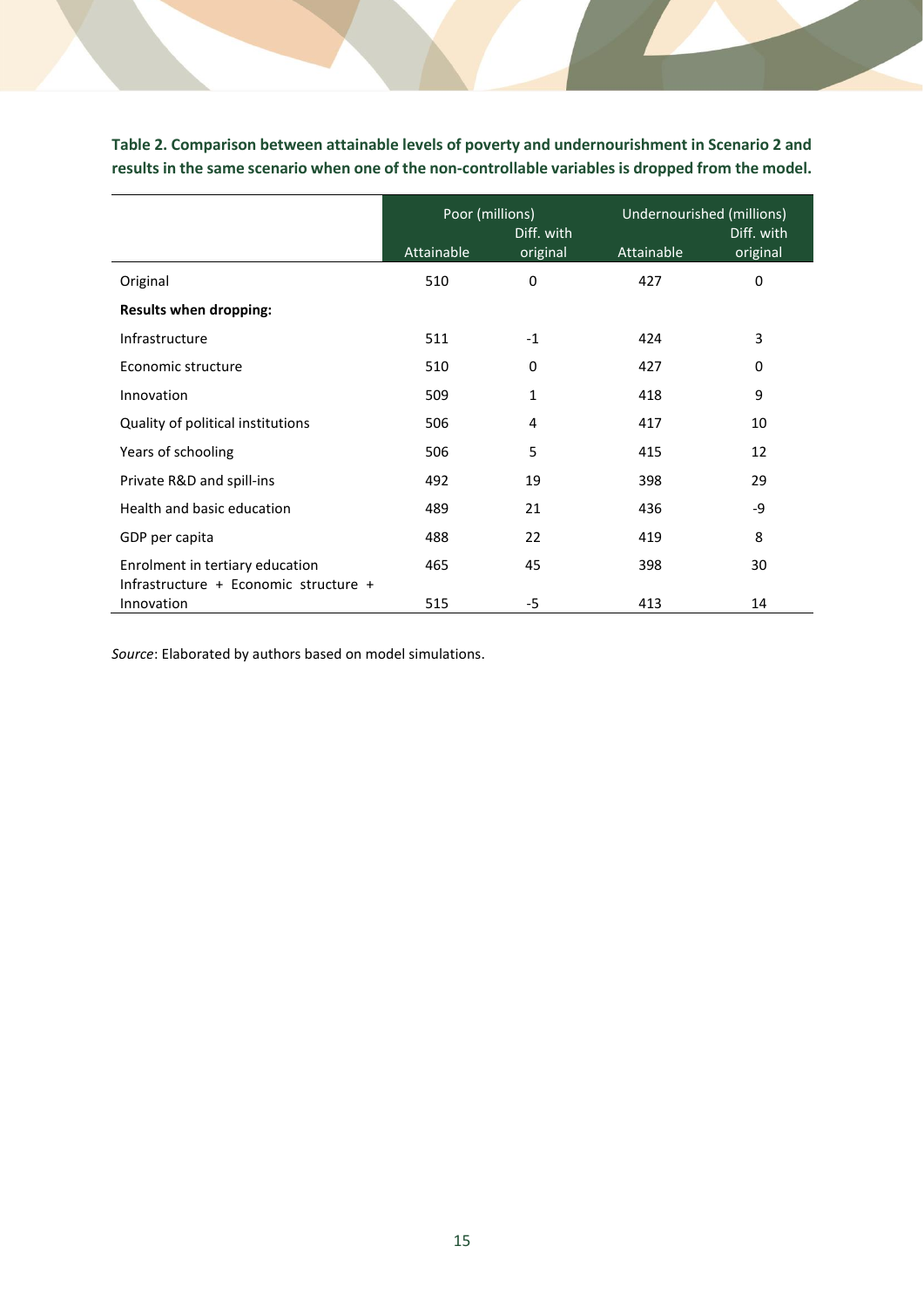# <span id="page-25-0"></span>5. Conclusions

Increasing investment and spending in innovation is not enough to meet SDG targets without considerable improvement of institutions, services and policy tools to ensure that additional investment is effectively turned into improved outcomes. As an important part of a nation's common innovation infrastructure, financial and extension services are major "enablers" of investments, favorably contributing to national innovative capacity. At present, a wide variety of ICT tools and innovations in financial and extension services offer new ways of expanding the inclusion of the financially excluded into the financial system and could contribute to revitalize the interaction between extension services and farmers, making services more demand-driven, up-to-date and inclusive. In this context, this study looks at the potential contribution of financial and extension services to the SDGs as enhancers of the impact of public investment in innovation. The approach used extends the standard DEA model to include longer-term management goals and find a solution that balances the efficient use of innovation investments and the achievement of policy goals, making this approach well suited to the analysis of the SDGs. The model is solved for 69 LMI countries, setting as policy target the reduction of the PHC and PoU to 5% or less to obtain the minimum level of poverty and undernourishment that a country can achieve, given public and private levels of investment in innovation and fixed or structural variables. Results of the impact of increased access to financial and extension services are obtained from a scenario where the model determines the levels of financial and extension services that maximize achievement of policy goals.

Results show that given observed investment, LMI countries could reduce the number of people living in extreme poverty from 618 million observed in recent years to 518 million, while the number of undernourished people could be reduced from 560 to 463 million, without increasing investment in innovation – only increasing the effectiveness with which this investment is used.

To enhance the impact of investment in innovation on the reduction of poverty and malnutrition, countries could increase investment in extension and financial services that facilitate producers' access to those innovations. Results of a scenario simulating improved access to these services without changing levels of innovation investment in agriculture show that improved access to both financial and extension services would bring attainable poverty levels from 518 to 488 million (a reduction of 30 million poor people) and undernourishment levels from 463 to 428 million (35 million fewer undernourished people). This is achieved by increasing the number of extensionists in LMI countries by 16% and access to credit in rural areas by 12%. We conclude that improved access to financial and extension services could contribute to poverty and undernourishment alleviation, improving the effectiveness of investments in innovation. However, as only two among several factors affecting poverty and undernourishment, these services are not determinant to the achievement of poverty and undernourishment goals; their impact is limited and can only contribute to SDGs if they can effectively complement investments in innovation and structural changes in LMI economies.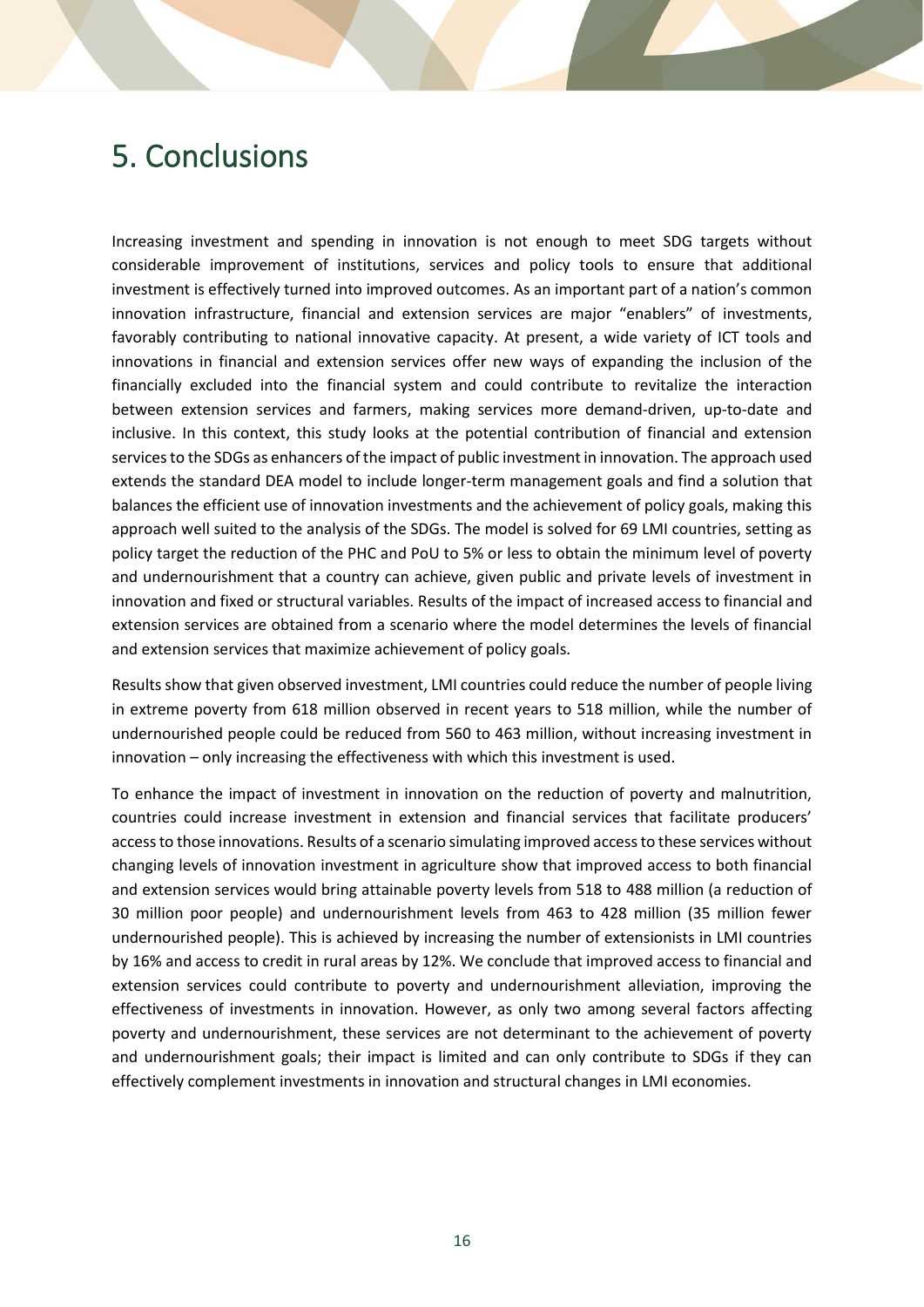## <span id="page-26-0"></span>References

- Agricultural Science and Technology Indicators (ASTI). 2021. *ASTI database*. Washington, DC, USA: International Food Policy Research Institute.
- Barro, R.; Lee, J.W. 2013. A new data set of educational attainment in the world, 1950-2010. *Journal of Development Economics* 104: 184-198. Data available at [http://www.barrolee.com.](http://www.barrolee.com/)
- Bastian, G.; Bianchi, I.; Goldstein, M.; Montalvao, J. 2018. *Short-term impacts of improved access to mobile savings, with and without business training: Experimental evidence from Tanzania*. Working Paper No. 476. Washington, DC, USA: Center for Global Development.
- Beriya, A.; Saroja, V.N. 2019. *Data driven decision-making for smart agriculture*. ICT India Working Paper #8, CSD Working Paper Series: Towards a New Indian Model of Information and Communications Technology-Led Growth and Development. New York, USA: Center for Sustainable Development, Earth Institute, Columbia University.
- Dalberg Asia. 2021. *Funding agricultural innovation for the Global South: Does it promote sustainable agricultural intensification?* Colombo, Sri Lanka: Commission on Sustainable Agriculture Intensification. 57p.
- Darr, D.; Hoffmann, V.; Helmle, S. 2014. Extension services for rural development. In: *Forests and rural development. Tropical forestry, vol. 9* (eds.), Pretzsch, J.; Darr, D.; Uibrig, H.; Auch, E. Berlin, Germany: Springer. Pp. 205-240.
- Davis, K.E.; Babu, S.C.; Ragasa, C. (eds). 2020. *Agricultural extension: Global status and performance in selected countries*. Washington, DC, USA: International Food Policy Research Institute. Available at [https://doi.org/10.2499/9780896293755.](https://doi.org/10.2499/9780896293755)
- Davis, K.; Franzel, S. 2018. *Extension and advisory services in 10 developing countries: A cross-sectional analysis*. Washington, DC, USA: United States Agency for International Development. Available at [https://www.digitalgreen.org/wp-content/uploads/2017/09/EAS-in-Developing-](https://www.digitalgreen.org/wp-content/uploads/2017/09/EAS-in-Developing-Countries-FINAL.pdf)[Countries-FINAL.pdf.](https://www.digitalgreen.org/wp-content/uploads/2017/09/EAS-in-Developing-Countries-FINAL.pdf)
- Demirgüç-Kunt, A.; Klapper, L.; Singer, D.; Ansar, S.; Hess, J. 2018. *The global FinTech database 2017: Measuring financial inclusion and the FinTech revolution*. Washington, DC, USA: World Bank.
- Duvendack, M.; Mader, P. 2019. Impact of financial inclusion in low- and middle-income countries: A systematic review of reviews. *Campbell Systematic Reviews* 15(1-2): e1012.
- Food and Agriculture Organization of the United Nations (FAO). 2021. Prevalence of undernourishment (percent) (3-year average), FAOSTAT, Suite of Food Security Indicators, Rome, Italy: FAO. Available a[t https://www.fao.org/faostat/en/#data/FS.](https://www.fao.org/faostat/en/#data/FS)
- Fuglie, K. 2016. The growing role of the private sector in agricultural research and development worldwide. *Global Food Security* 10: 29-38.
- Ghahremanloo, M.; Hasani, A.; Amiri, M.; Hashemi-Tabatabaei, M.; Keshavarz-Ghorabaee, M.; Ustinovičius, L. 2020. A novel DEA model for hospital performance evaluation based on the measurement of efficiency, effectiveness, and productivity. *Engineering Management in Production and Services* 12(1): 7-19.
- Hinson, R.; Lensink, R.; Mueller, A. 2019. Transforming agribusiness in developing countries: SDGs and the role of FinTech. *Current Opinion in Environmental Sustainability* 41: 1-9.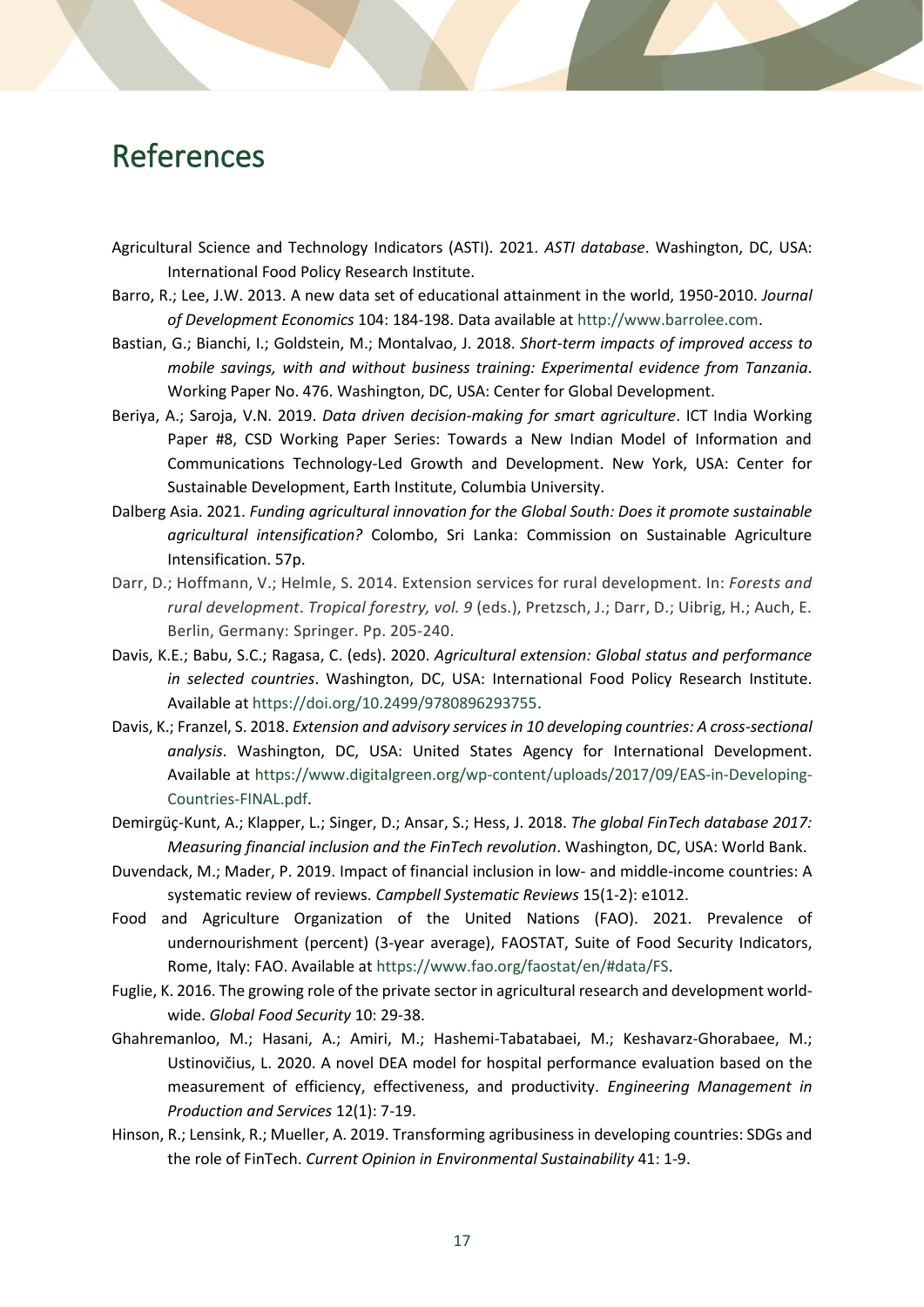- International Food Policy Research Institute (IFPRI) and University of Illinois. 2019. Worldwide extension study. *Harvard Dataverse*. Available at [https://doi.org/10.7910/DVN/JEQ9BO.](https://doi.org/10.7910/DVN/JEQ9BO)
- International Telecommunication Union. 2021. *Statistics*. Data available at: [https://www.itu.int/en/ITU-D/Statistics/Pages/stat/default.aspx.](https://www.itu.int/en/ITU-D/Statistics/Pages/stat/default.aspx)
- Kaufmann, D.; Kraay, A.; Mastruzzi, M. 2010. *The Worldwide Governance Indicators: Methodology and analytical issues*. Draft Policy Research Working Paper. Washington, DC, USA: The World Bank. Data available at [http://info.worldbank.org/governance/wgi/Home/Reports.](http://info.worldbank.org/governance/wgi/Home/Reports)
- Kenny, C.; Snyder, M. 2017. *Meeting the Sustainable Development Goal zero targets: What could we do?* Working Paper No. 472, Washington, DC, USA: Center for Global Development. Available a[t http://doi.org/10.2139/ssrn.3125115.](http://doi.org/10.2139/ssrn.3125115)
- Levine, R. 1997. The legal environment, banks and long-run economic growth. *Journal of Money, Credit and Banking* 30(3).
- Liu, J.S.; Lu, L.Y.Y.; Lu, W-M.; Lin, B.J.Y. 2013. A survey of DEA applications. *Omega* 41(5): 893-902.
- Meierrieks, D. 2014. Financial development and innovation: Is there evidence of a Schumpeterian finance-innovation nexus? *Annals of Economics and Finance* 15(2): 343-363.
- Nin-Pratt, A.; Magalhaes, E. 2018. *Revisiting rates of return to agricultural R&D investment.* IFPRI Discussion Paper 12723. Washington, DC, USA: International Food Policy Research Institute.
- Norton, G.W.; Alwang, J. 2020. Changes in agricultural extension and implications for farmer adoption of new practices. *Applied Economic Perspectives and Policy* 42(1): 8-20.
- Shabanpour, H.; Yousefi, S.; Saen, R.R. 2017. Future planning for benchmarking and ranking sustainable suppliers using goal programming and robust double frontiers DEA. *Transportation Research Part D: Transportation and Environment* 50: 129-143.
- Stewart, T.J. 2010. Goal directed benchmarking for organizational efficiency. *Omega* 38(6): 534-539.
- Swanson, B.A.; Davis, K. 2014. *Status of agricultural extension and rural advisory services worldwide: Summary report*. Lausanne, Switzerland: Global Forum for Rural Advisory Services.
- Tomich, T.P.; Lidder, P.; Coley, M.; Gollin, D.; Meinzen-Dick, R.; Webb, P.; Carberry, P. 2019. Food and agricultural innovation pathways for prosperity. *Agricultural Systems* 172: 1-15.
- World Bank. 2021. *World Development Indicators*. Washington, DC, USA: The World Bank. Available at [https://databank.worldbank.org/source/world-development-indicators.](https://databank.worldbank.org/source/world-development-indicators)
- World Bank. 2019. *Unlocking agriculture finance and insurance in Uganda: The financial sector's role in agricultural transformation.* Washington, DC, USA: The World Bank. Available at: [http://hdl.handle.net/10986/32332.](http://hdl.handle.net/10986/32332)
- World Bank. 2017. *ICT in agriculture: Connecting smallholders to knowledge, networks, and institutions. Updated edition*. Washington, DC, USA: The World Bank. Available at: [http://hdl.handle.net/10986/27526.](http://hdl.handle.net/10986/27526)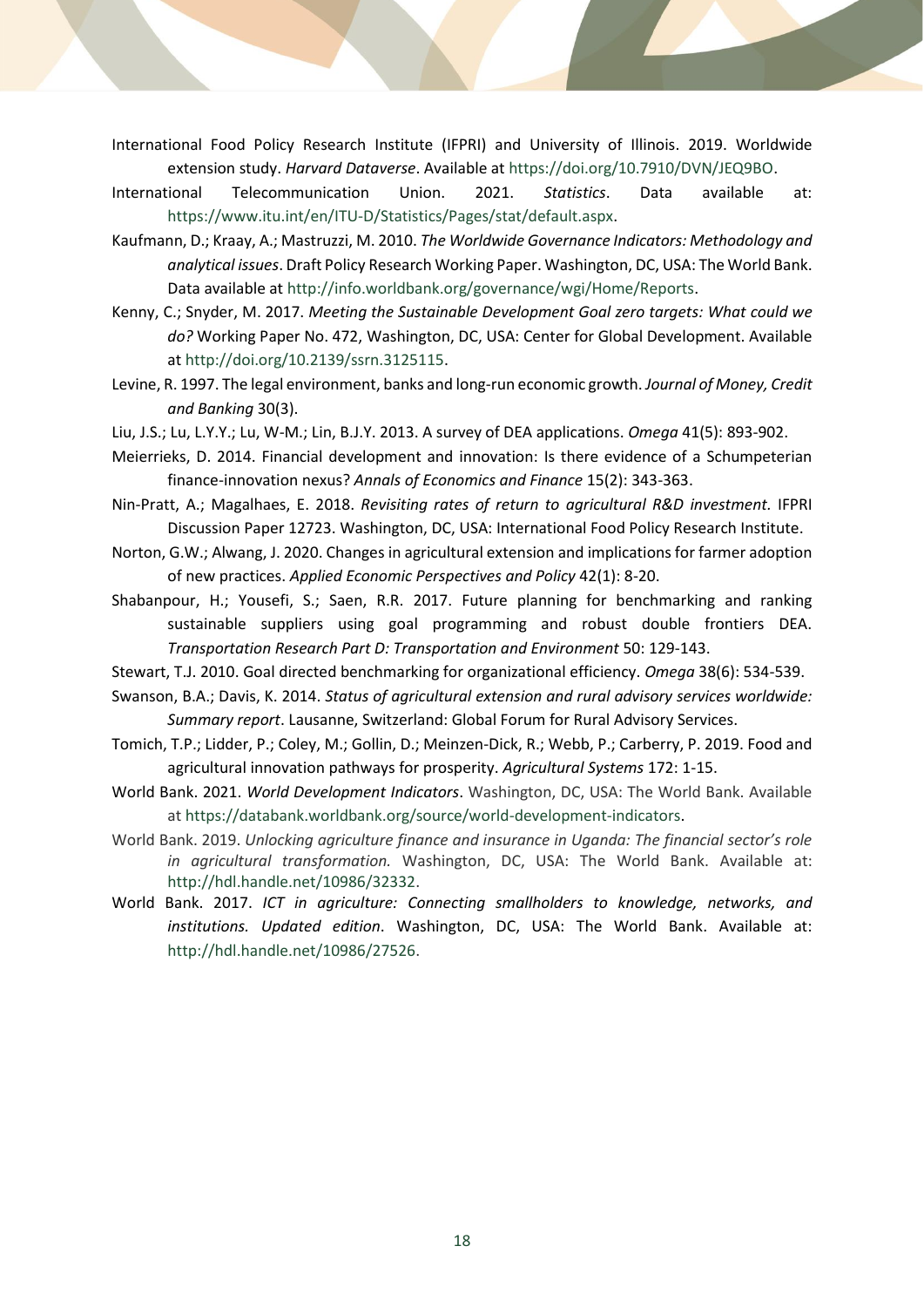# <span id="page-28-0"></span>Annex 1. Data sources for the DEA analysis

#### <span id="page-28-1"></span>**Outputs**

Poverty headcount (PHC): Percentage of people earning less than USD 1.90/day, dollars of 2011. Obtained from World Development Indicators (World Bank, 2021).

Prevalence of undernourishment (PoU): Percentage of the population whose food intake is insufficient to meet dietary energy requirements continuously. Obtained from FAOSTAT (FAO, 2021): [http://www.fao.org/faostat/en/#data.](http://www.fao.org/faostat/en/#data)

#### <span id="page-28-2"></span>Investments in innovations

Public R&D investment: Knowledge stocks of public investment built using R&D data from ASTI (2021): [https://www.asti.cgiar.org/.](https://www.asti.cgiar.org/)

Spending in non-R&D innovations: Adapted from data by Dalberg as reported in the sustainable agriculture Innovation Investment Study (Dalberg Asia, 2021)[: https://wle.cgiar.org/cosai/innovation](https://wle.cgiar.org/cosai/innovation-investment-study)[investment-study.](https://wle.cgiar.org/cosai/innovation-investment-study)

#### <span id="page-28-3"></span>Financial and extension services

Access to credit: Proportion of rural population 15 years and older that borrowed to start, operate or expand a farm or business. Obtained from the Global Findex Database (Demirgüç-Kunt et al., 2018): [https://globalfindex.worldbank.org.](https://globalfindex.worldbank.org/)

Use of ICT to access account: Proportion of population 15 years and older that used a mobile phone or the internet to access an account in the past year. Obtained from the Global Findex Database (Demirgüç-Kunt et al., 2018).

Number of extensionists (in full-time equivalents): Obtained from the Worldwide Extension Study (International Food Policy Research Institute and University of Illinois, 2019): [https://doi.org/10.7910/DVN/JEQ9BO.](https://doi.org/10.7910/DVN/JEQ9BO)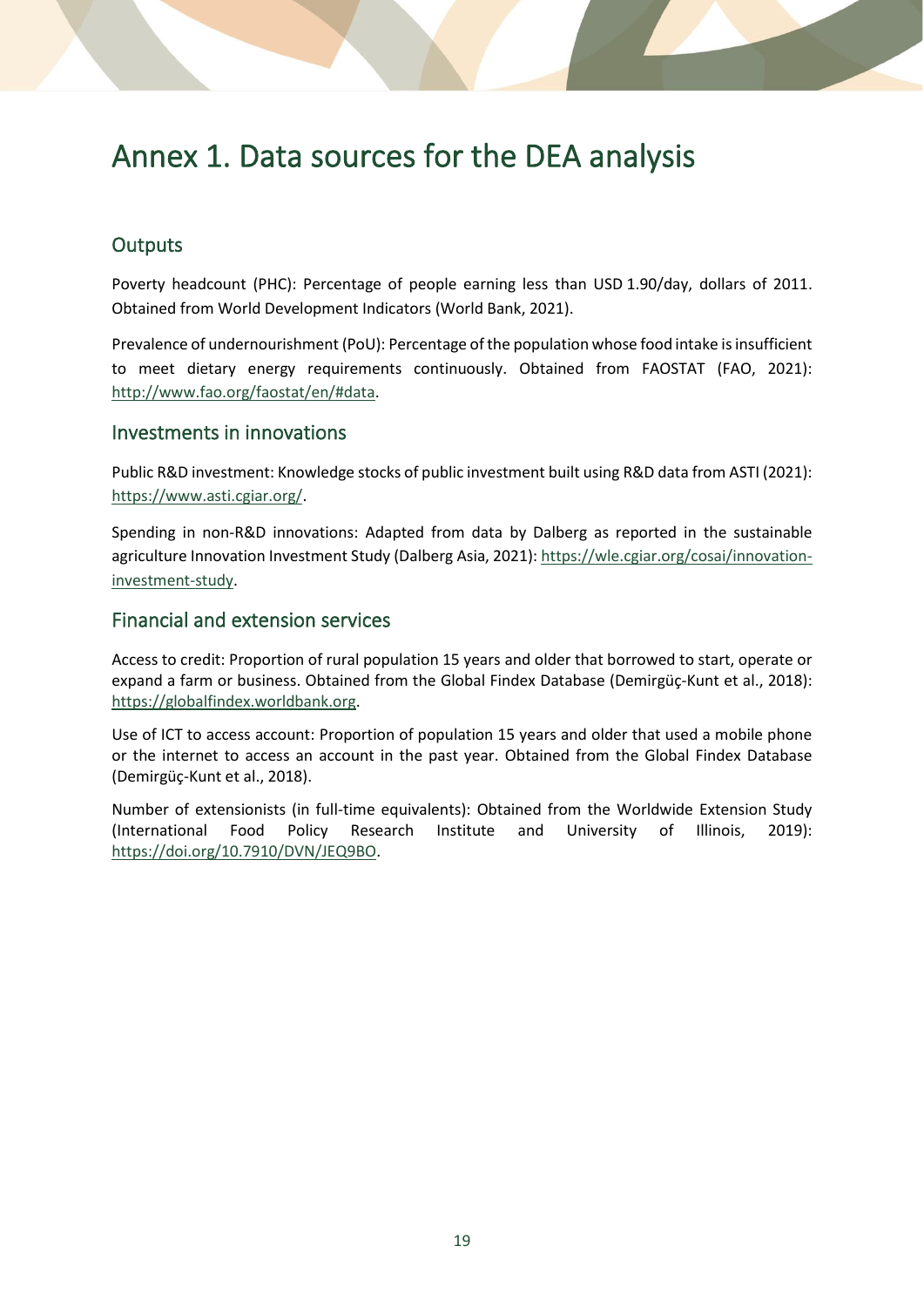# <span id="page-29-0"></span>Annex 2. Structural variables in the DEA model

Environmental or structural variables were included in the model as constraints in the optimization model that minimizes poverty and undernourishment. These constraints play a major role in the simulation of "realistic" targets for poverty and undernourishment alleviation. Variables were selected in six main areas: 1) economic development and economic structure; 2) infrastructure; 3) quality of political institutions; 4) human capital, health, and basic education; 5) innovation capacity; and 6) private R&D investment and knowledge spill-ins. Correlation between variables in each of the six main areas was measured and a principal component analysis (PCA) was run for each group of variables when needed. The final variables representing each structural area were selected to represent most of the variability of the overall group of variables as determined in the PCA while avoiding the inclusion of a large number of highly correlated and redundant variables in the model. Details on the definition of the nine structural variables follow.

#### <span id="page-29-1"></span>Economic development and economic structure

GDP per capita: From ASTI (2021), is GDP in 2011 PPP USD calculated based on data from the World Development Indicators (World Bank, 2021).

Index of economic structure: Calculated as a simple average of the share of value added of agriculture, forestry and fishing in GDP and the share of agriculture, forestry and fishing in total employment. Agriculture corresponds to International Standard Industrial Classification (ISIC) divisions 1-5 and includes forestry, hunting and fishing, as well as cultivation of crops and livestock production. Value added is the net output of a sector after adding up all outputs and subtracting intermediate inputs. It is calculated without making deductions for depreciation of fabricated assets or depletion and degradation of natural resources. Data used is from the World Development Indicators (World Bank, 2021).

#### <span id="page-29-2"></span>Infrastructure

The information for the Infrastructure Index used in the analysis was extracted from the Global Competitiveness Index developed by Xavier Sala-i-Martin and Elsa V. Artadi (World Bank, 2021). The index is built as a weighted average of many different components, each measuring a different aspect of competitiveness. The components are grouped into 12 categories, the pillars of competitiveness: 1) institutions; 2) infrastructure; 3) macroeconomic environment; 4) health and primary education; 5) higher education and training; 6) goods market efficiency; 7) labor market efficiency; 8) financial market development; 9) technological readiness; 10) market size; 11) business sophistication; and 12) innovation.

The Global Competitiveness Index is the tool used by the World Economic Forum in its Global Competitiveness Report to assesses the competitiveness landscape of 137 economies. Data and methodology are available a[t http://reports.weforum.org/global-competitiveness-index-2017-2018/.](http://reports.weforum.org/global-competitiveness-index-2017-2018/)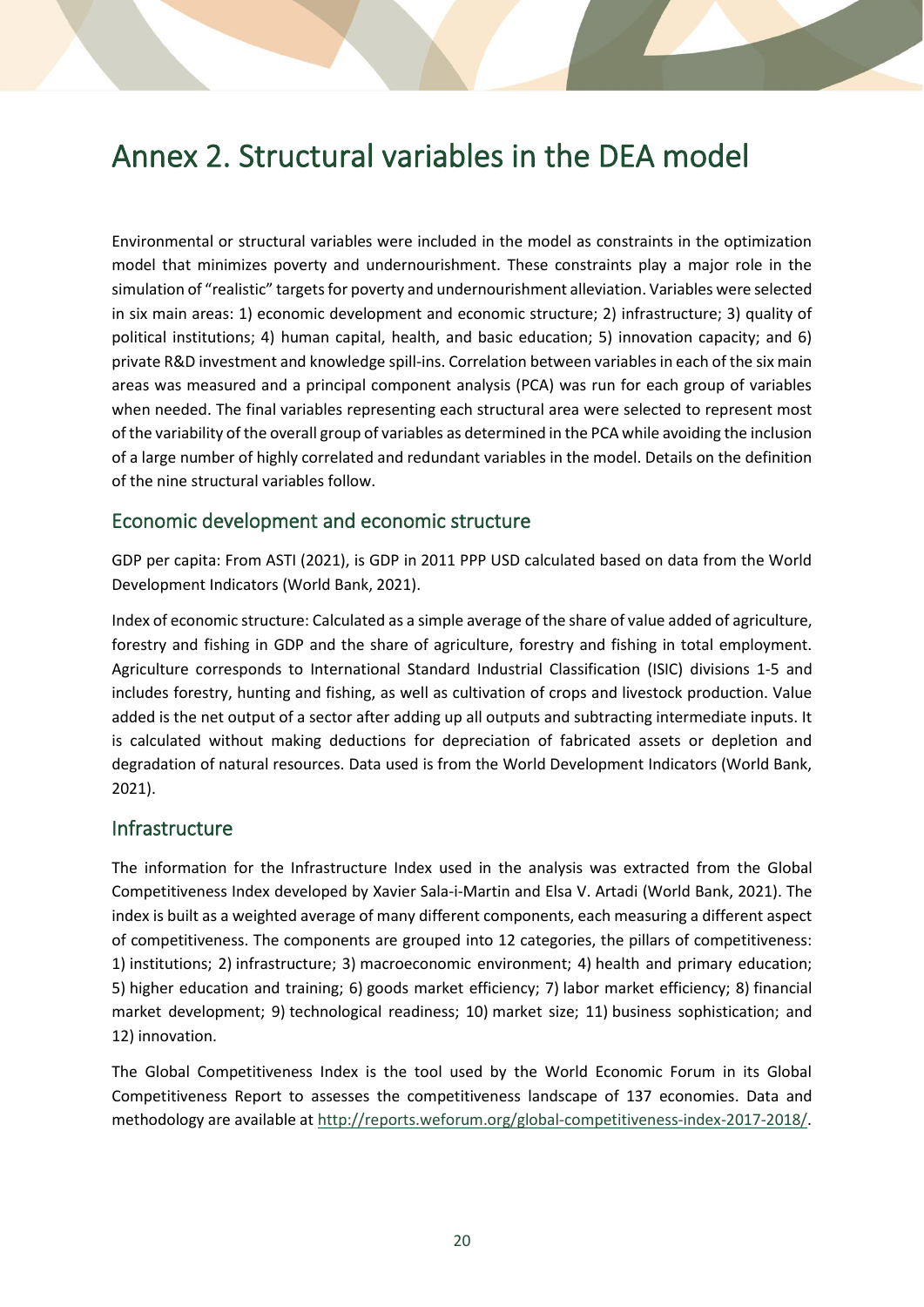Data used in this study to build the Infrastructure Index were extracted from the second pillar of the Global Competitiveness Index. Variables included in this second pillar are:

- Quality of railroad infrastructure
- Quality of port infrastructure
- Quality of air transport infrastructure
- Quality of roads
- Quality of electricity supply.

The ICT Development Index (see below) was included as the sixth variable of a composite index of quality of infrastructure. PCA was used to build a composite index of infrastructure. This approach combines the six indicators into eigenvectors which are linearly independent vectors (0 correlation between each other), each of them explaining a share of the total variation of the six variables. Table A2.1 shows the result of PCA. We built the index of quality of infrastructure using the first three eigenvectors, which explain 87% of the total variation of the six indicators. The final index is obtained by adding the three components weighted by their respective eigenvalues. Note that eigenvalues represent the contribution of each principal component to total variance.

| Number of observations    | 69         |                   |            |            |           |           |
|---------------------------|------------|-------------------|------------|------------|-----------|-----------|
| Number of components      | 6          |                   |            |            |           |           |
| Component                 | Eigenvalue | <b>Difference</b> | Proportion | Cumulative |           |           |
| Comp1                     | 3.69332    | 2.84906           | 0.6156     | 0.6156     |           |           |
| Comp <sub>2</sub>         | 0.84426    | 0.15393           | 0.1407     | 0.7563     |           |           |
| Comp3                     | 0.69032    | 0.31934           | 0.1151     | 0.8713     |           |           |
| Comp4                     | 0.37098    | 0.11890           | 0.0618     | 0.9331     |           |           |
| Comp <sub>5</sub>         | 0.25208    | 0.10304           | 0.0420     | 0.9752     |           |           |
| Comp6                     | 0.14904    |                   | 0.0248     | 1          |           |           |
| Principal                 | Components | (eigenvectors)    |            |            |           |           |
| Variable                  | Comp1      | Comp2             | Comp3      | Comp4      | Comp5     | Comp6     |
| Roads                     | 0.4546     | $-0.3157$         | $-0.0793$  | $-0.4545$  | $-0.027$  | 0.6929    |
| Railroads                 | 0.3242     | $-0.0254$         | 0.9362     | 0.1245     | 0.0332    | $-0.0342$ |
| Ports                     | 0.4066     | $-0.4646$         | $-0.2435$  | 0.4869     | 0.5432    | $-0.1657$ |
| Airports                  | 0.4613     | $-0.2002$         | $-0.1572$  | 0.018      | $-0.7338$ | $-0.4286$ |
| Generation of electricity | 0.4194     | 0.4548            | $-0.0906$  | $-0.5355$  | 0.3879    | $-0.4145$ |
| <b>ICT index</b>          | 0.3664     | 0.661             | $-0.1583$  | 0.5038     | $-0.119$  | 0.3685    |

#### **Table A2.1. Principal components for quality of infrastructure.**

The ICT Development Index (International Telecommunication Union, 2021) is a composite index that combines 11 indicators into one benchmark measure. It is used to monitor and compare developments in ICT between countries and over time. The index is designed to be global and reflect changes taking place in countries at different levels of ICT development. The aggregated ICT index includes three sub-indices.

• Access: Indicators included in this group provide an indication of the available ICT infrastructure and individuals' access to basic ICTs.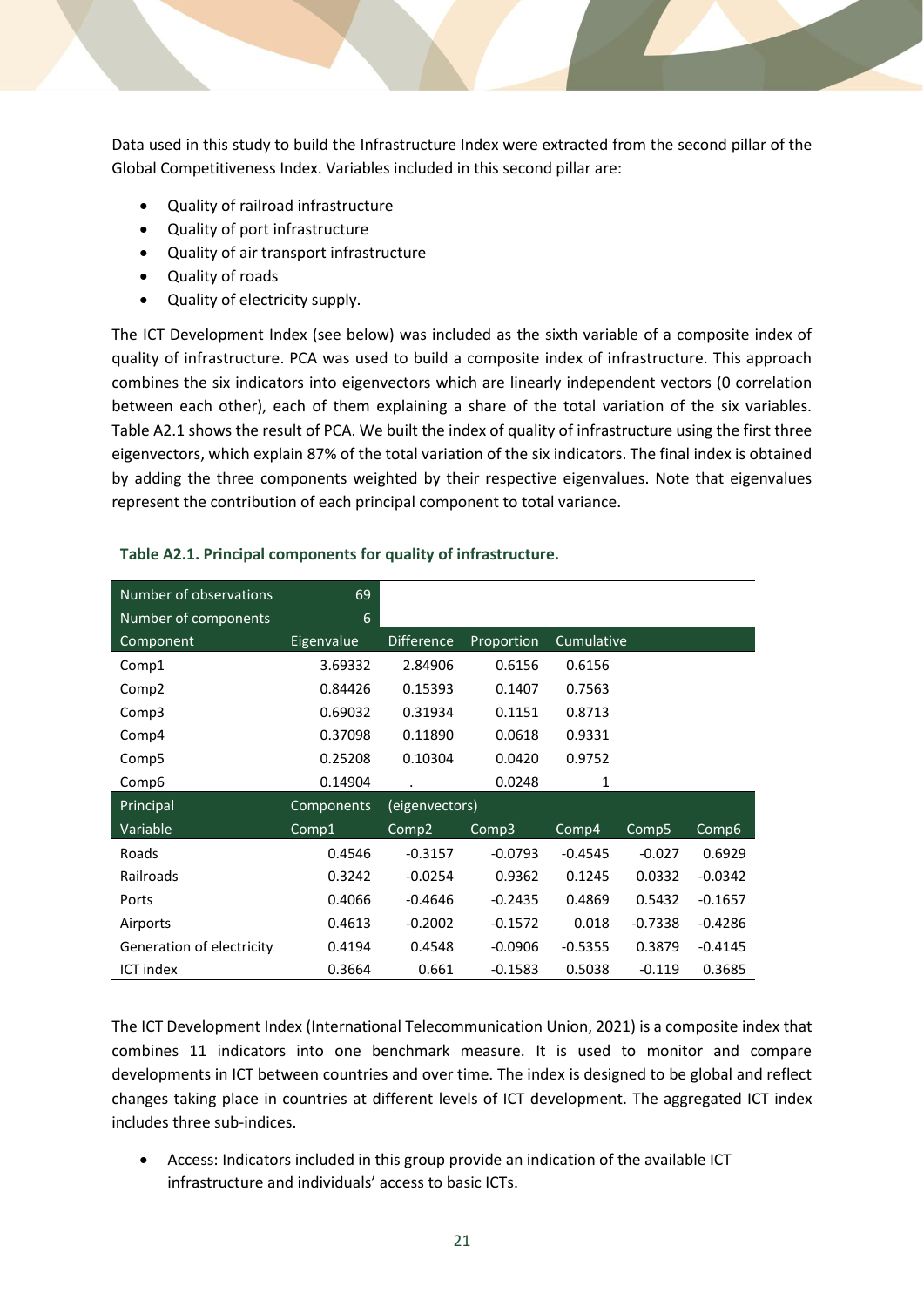- Usage: The indicators included in this group capture ICT intensity and usage.
- Skills: Data on mean years of schooling and gross secondary and tertiary enrolment ratios from the United Nations Educational, Scientific and Cultural Organization Institute for Statistics.

Available data is normalized and rescaled to identical ranges, from 1 to 10. We rescaled the index to run from 0 to 1. Information on the index and data is available at [https://www.itu.int/en/ITU-](https://www.itu.int/en/ITU-D/Statistics/Pages/publications/mis2017/methodology.aspx)[D/Statistics/Pages/publications/mis2017/methodology.aspx.](https://www.itu.int/en/ITU-D/Statistics/Pages/publications/mis2017/methodology.aspx)

#### <span id="page-31-0"></span>Quality of political institutions

Data from Worldwide Governance Indicators (Kaufmann et al., 2021) was used to build the index of quality of political institutions. WGI reports aggregate and individual governance indicators for over 200 countries and territories over the period 1996-2020, for six dimensions of governance:

- Voice and accountability: Captures perceptions of the extent to which a country's citizens can participate in selecting their government, as well as freedom of expression, freedom of association and a free media.
- Political stability and absence of violence/terrorism: Measures perceptions of the likelihood of political instability and/or politically motivated violence, including terrorism.
- Government effectiveness: Captures perceptions of the quality of public services, the quality of the civil service and the degree of its independence from political pressures, the quality of policy formulation and implementation, and the credibility of the government's commitment to such policies.
- Regulatory quality: Captures perceptions of the ability of the government to formulate and implement sound policies and regulations that permit and promote private sector development.
- Rule of Law: Captures perceptions of the extent to which agents have confidence in and abide by the rules of society, and in particular the quality of contract enforcement, property rights, the police and the courts, as well as the likelihood of crime and violence.
- Control of corruption: Captures perceptions of the extent to which public power is exercised for private gain, including both petty and grand forms of corruption, as well as "capture" of the state by elites and private interests.

Each of the six aggregate WGI measures are constructed by averaging together data from the underlying sources that correspond to the concept of governance being measured. PCA of the six indicators included in the WGI dataset for 212 countries is used to summarize the information of the six variables into a synthetic measure of quality of political institutions.

Results of the PCA are presented in Table A2.2. The first component captures 86% of the total variation of the six indicators, so we used this first component as the index of quality of institutions, where indicators are added using the coefficients of the first eigenvector (Comp1) in the second part of Table A2.1.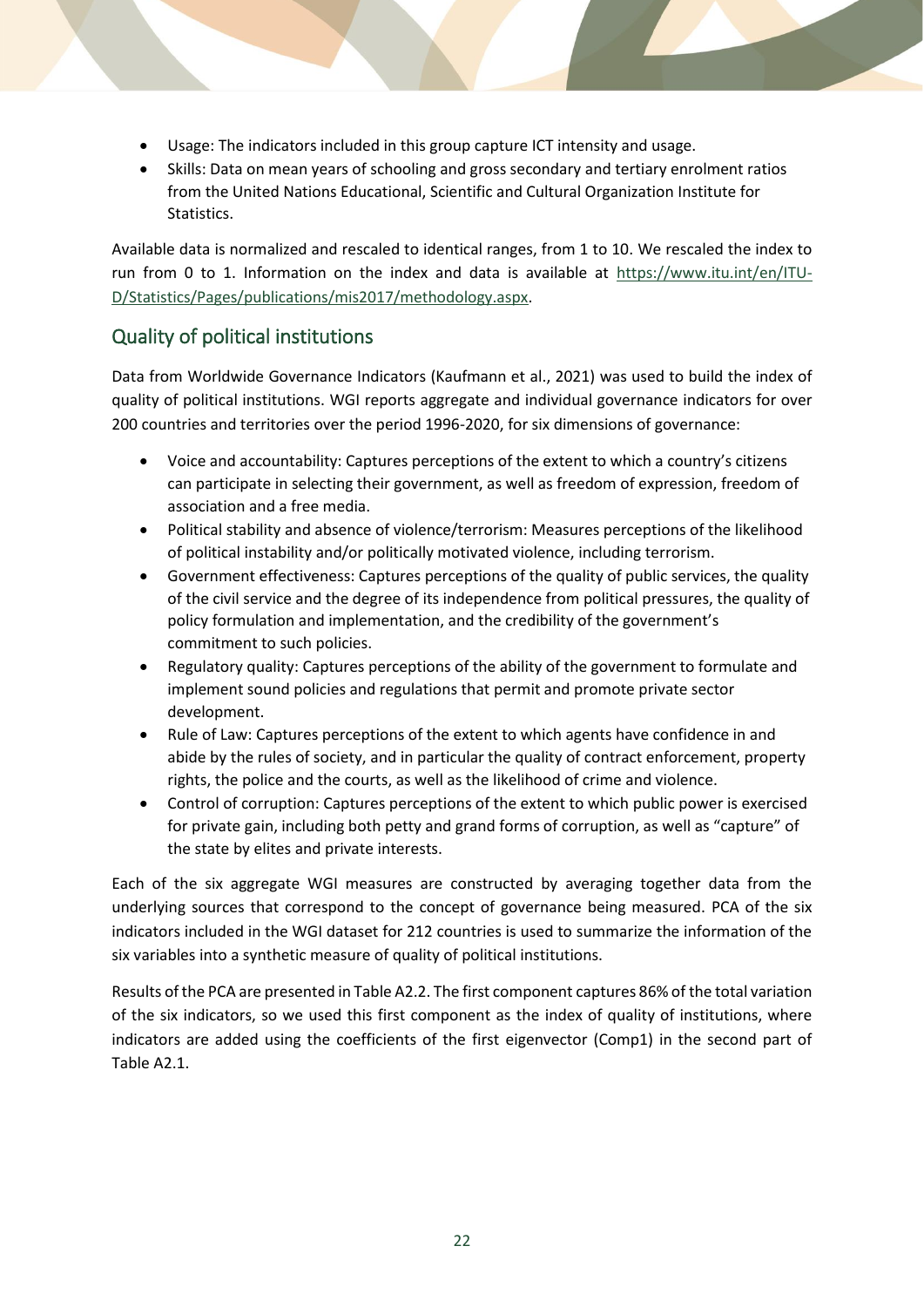| Number of observations                       |        | 212        |                   |           |            |            |
|----------------------------------------------|--------|------------|-------------------|-----------|------------|------------|
| Number of components                         |        |            | 6                 |           |            |            |
| Component                                    |        | Eigenvalue | <b>Difference</b> |           | Proportion | Cumulative |
| Comp1                                        |        | 5.17       |                   | 4.77      | 0.86       | 0.86       |
| Comp2                                        |        | 0.40       |                   | 0.13      | 0.07       | 0.93       |
| Comp3                                        |        | 0.27       |                   | 0.17      | 0.05       | 0.97       |
| Comp4                                        |        | 0.10       |                   | 0.06      | 0.02       | 0.99       |
| Comp <sub>5</sub>                            |        | 0.03       |                   | 0.00      | 0.01       | 1.00       |
| Comp6                                        |        | 0.03       |                   | $\bullet$ | 0.01       | 1.00       |
| Principal components (eigenvectors)          |        |            |                   |           |            |            |
| Variable                                     | Comp1  | Comp2      | Comp3             | Comp4     | Comp5      | Comp6      |
| Voice & accountability                       | 0.387  | 0.1426     | 0.8951            | $-0.0706$ | 0.1373     | $-0.0694$  |
| &<br>of<br>Political<br>stability<br>absence |        |            |                   |           |            |            |
| violence/terrorism                           | 0.3655 | 0.8357     | $-0.2837$         | 0.2778    | 0.1009     | 0.0127     |
| Government effectiveness                     | 0.4225 | $-0.3235$  | $-0.2321$         | 0.0927    | 0.3336     | $-0.7370$  |
| Regulatory quality                           | 0.4139 | $-0.4071$  | $-0.0194$         | 0.6507    | $-0.0360$  | 0.4877     |
| Rule of law                                  | 0.4325 | $-0.0299$  | $-0.0808$         | $-0.2456$ | $-0.8533$  | $-0.1306$  |
| Control of corruption                        | 0.4240 | $-0.1003$  | $-0.2397$         | $-0.6523$ | 0.3609     | 0.4438     |

#### **Table A2.2. Principal components for quality of institutions.**

#### <span id="page-32-0"></span>Human capital, health and basic education

Years of schooling: Average total years of schooling for adult population from Barro and Lee (2013).

Index of health and basic education: Obtained from the database of the Global Competitiveness Index (World Bank, 2021), representing its fourth pillar. This pillar is measured by 10 components: HIV prevalence, primary education enrolment, business impact of malaria, malaria incidence, business impact of tuberculosis, tuberculosis incidence, business impact of HIV/AIDS, infant mortality, life expectancy, and quality of primary education.

#### <span id="page-32-1"></span>Innovation capacity

Enrolment in tertiary education: Included as a structural factor constraining the supply of researchers.

Capacity for innovation: Obtained from the database of the Global Competitiveness Index (World Bank, 2021), representing its twelfth pillar. It includes the following indicators: capacity for innovation, quality of scientific research institutions, company spending on R&D, university–industry collaboration, availability of scientists and engineers, patent applications under the Patent Cooperation Treaty, and government procurement of advanced technology.

#### <span id="page-32-2"></span>Private R&D investment and knowledge spill-ins

Other R&D investment: Includes information on private R&D investments, knowledge spill-ins from private and public investment in other countries and spill-ins from CGIAR investment. Data used to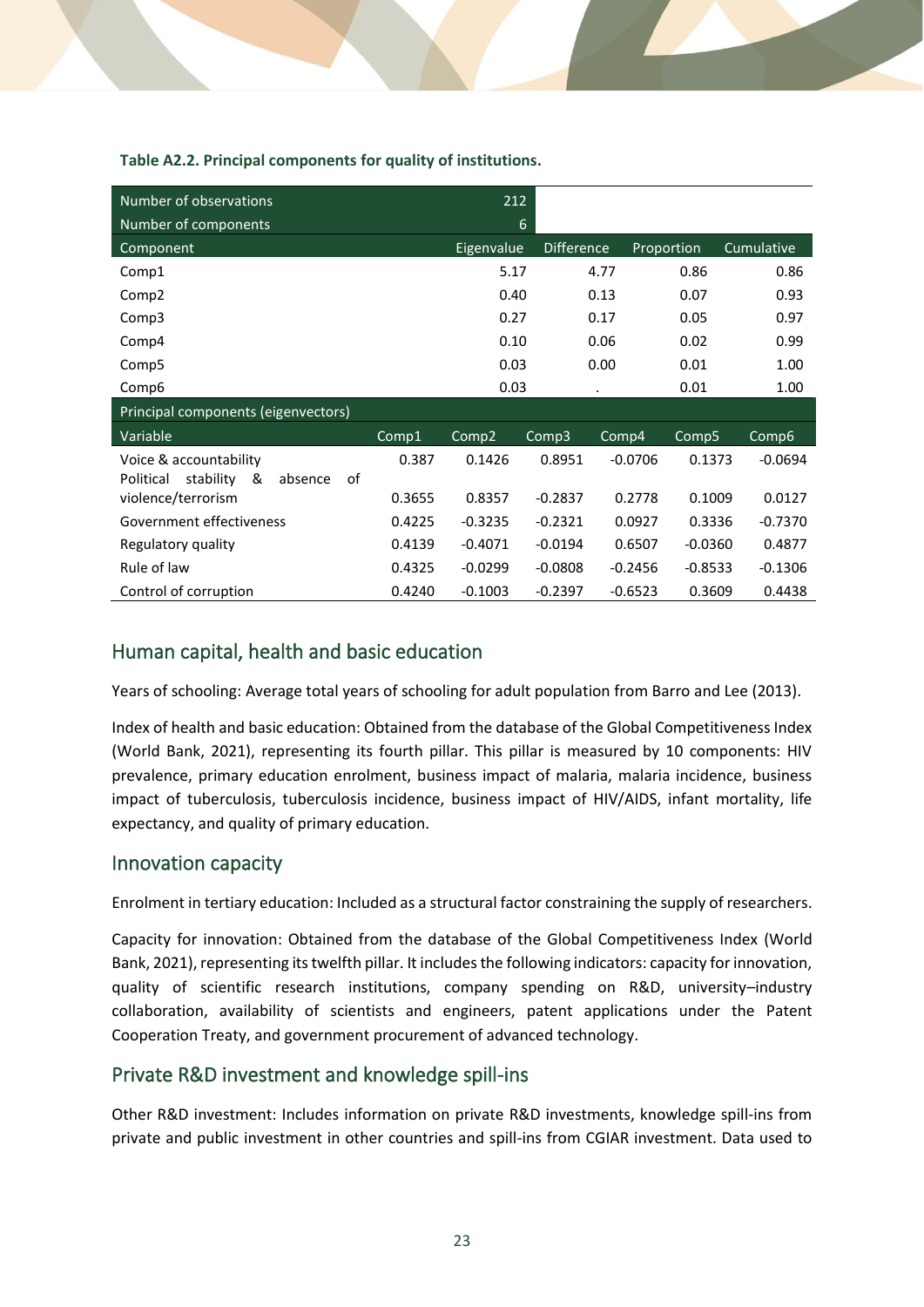build this indicator is from ASTI (2021), while private investment data was built by authors based on Fuglie (2016).

The information on R&D for this indicator and for public R&D and non-R&D investment in innovations was not used as such, but used first to build knowledge stocks to capture the lagged effect of research investment. This is because investment in a given period does not influence productivity, poverty or undernourishment in the same period; it takes time for this investment to have an effect. Once there is an effect, this same investment will continue affecting productivity or other related variables for several years to come. To capture this effect of investments in innovation we used the perpetual inventory method to calculate the level of capital built by investments from previous periods. This method is simple and uses only three parameters to define knowledge stocks based on past investments: a depreciation or decay rate of knowledge; a gestation period, or the number of years that takes to an investment to fully contribute to knowledge stock; and a parameter B that models the trajectory of the contribution of investment to the knowledge stock during the gestation period. A detailed discussion of the use of the perpetual inventory method to build knowledge stocks can be found in Nin-Pratt and Magalhaes (2016).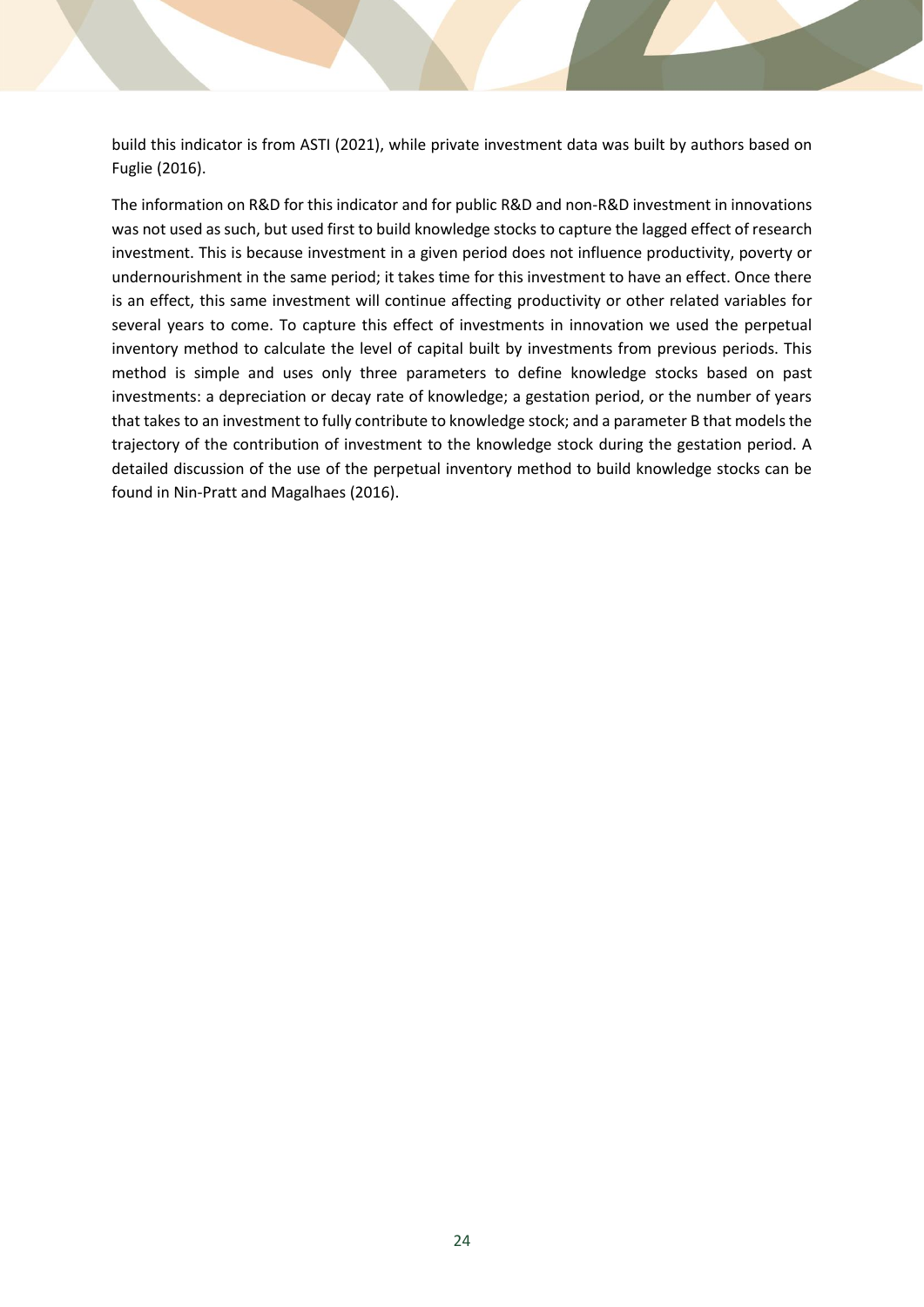### <span id="page-34-0"></span>Annex 3. GP-DEA model

The model used in the analysis was proposed by Stewart (2010), extending the standard Data Envelopment Analysis model to include longer-term management goals. The model is solved for each country separately. Here we identify the country for which the model is solved as "o". Country "o" is compared to all other countries represented by subscript "c", with c=1,2,…,o,…K, where in this study K=69. The set "c" of countries includes country "o". In the model, the value of the variables z, x and y for country "o" appear on the right hand side of equations (A2)-(A4). On the left hand side of these equations appear the values of the same variables but for all countries in the sample weighted by the variable  $\lambda_c$ . The value of  $\lambda_c$  is not known a priori but results from the solution of the model. That is, the model assigns a value of  $\lambda_c$  to each country c, the same value in all equations. If this value is greater than 0, that means that the country is found to be a "best performer" and reference for country "o". Countries for which  $\lambda_c$ =0 are not reference for "o" and their values are not considered in the solution of the model defining reference values of inputs and outputs for country "o". Formally, the model is represented as follows.

$$
\hbox{Minimize:}\quad
$$

Minimize: 
$$
\theta o = D + (\sum_{m} (w_{o,m} \times \delta_{o,m}) + \sum_{n} (u_{o,n} \times \varphi_{o,n}))
$$
(A1)

Solving for:  $\theta$ o,  $\delta_{o.m}$ ,  $\varphi_{o.n}$ , D and  $\lambda$ 

Subject to:

$$
\sum_{c} \lambda_c \, z_{c,r} \leq z_{o,r} \tag{A2}
$$

$$
\sum_{c} \lambda_c \, x_{c,n} \le x_{o,n} - \varphi_{o,n} \tag{A3}
$$

$$
\sum_{c} \lambda_{c} y_{c,m} + \delta o_{m} \ge \alpha T_{o,m} + (1 - \alpha) y_{o,m}
$$
\n(A4)

$$
D - w_{o,m} \delta_{o,m} \ge 0 \tag{A5}
$$

$$
D - u_{o,n} \varphi_{o,n} \ge 0 \tag{A6}
$$

$$
\sum_{c} \lambda_{c} \le 1 \tag{A7}
$$

Where:

 $z_{c,r}\,$  value of non-controllable input r (fixed or structural inputs) in country c

 $x_{c,n}$  = value of controllable input n in country c

 $y_{c.m}$  = value of output m in country c

 $z_{o,r}$ ,  $x_{o,n}$ ,  $y_{o,m}$  = non-controllable input r, controllable input n, and output m of evaluated country "o"

 $T_{o,m}$  = goal or aspiration level specified for output m of country "o"

 $aT_{0,m} + (1 - \alpha)y_{0,m}$  where  $0 \le \alpha \le 1$  allows the generation of a series of efficient benchmarks by solving the reference point problem for values of α. When α=1, the right-hand-side of (A4) =  $T_{o,m}$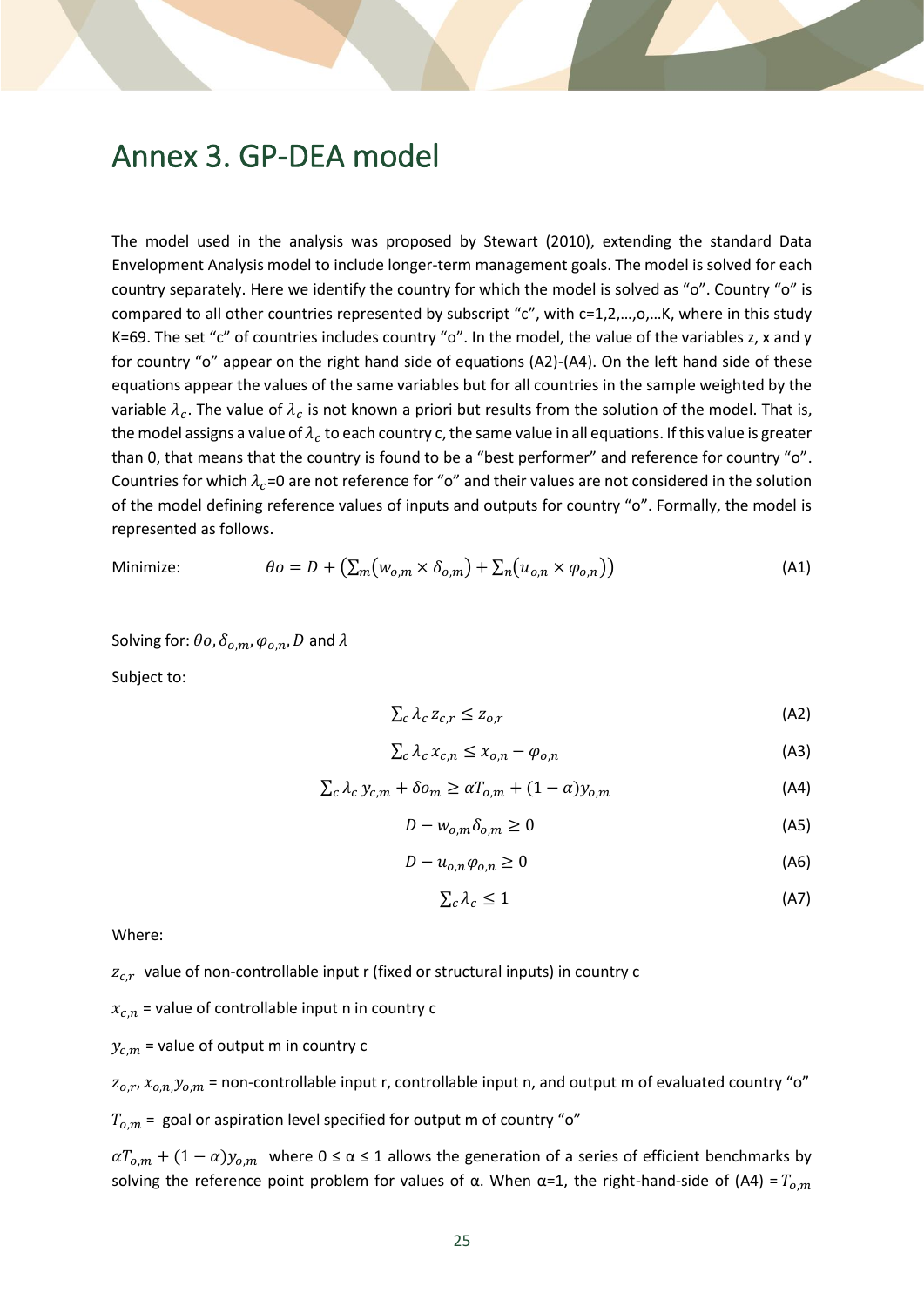which means that the model solves to minimize the distance between the attainable (optimal) level of output and the policy goal without consideration of the efficient allocation of output. When α=0, the model only considers efficiency, disregarding the policy goal. Values of α between 0 and 1 result in different ponderations of the importance of efficiency and goals.

 $\delta o_m$ ,  $\varphi_{o,n}$  = slack variables for outputs and inputs, capturing the difference between the benchmark values of y and x and the observed value of  $x_{o,n}$  (A3) and the value of  $\alpha T_{o,m} + (1 - \alpha) y_{o,m}$  in (A4)

 $w_{o,m}$ ,  $u_{o,n}$  = subjective weights defining the importance given to different outputs and inputs. This means that the model allows for different results depending on the preferences or goals of the analyst. For example, a value of  $w_{o,m} = 1$  for both outputs means that we are giving the same importance to achieving the target levels of poverty and undernourishment. Say that we are trying to achieve both policy goals, but the priority was given to poverty alleviation as two-thirds of investments in innovation target the achievement of this goal while the remaining one-third of investments was allocated to the reduction of undernourishment. Then we would want to evaluate the results based on our preferences. In this case we can give different weights to poverty and undernourishment (for example 0.66 to poverty and 0.33 to undernourishment) in the objective to evaluate results based on our preferences. For this study we used values of  $w_{<sub>0</sub>, m$  = 1, so the same importance was given to the reduction of poverty and undernourishment.

Notice, as mentioned above, that all right hand side variables in equations (A1)  $z_{o,r}$ , (A2)  $x_{o,n}$  and (A3)  $y_{o,m}$  are actual values of the non-controllable variables, inputs (investments in innovations) and outputs (observed poverty and undernourishment), respectively in country "o", the country being compared with all countries ("c"). This is the model solved in Scenario 1. For Scenarios 2, 3 and 4, the model is modified as follows. First, equation (A2) is split into two equations:

$$
\sum_{c} \lambda_{c} z_{c,fix} \leq z_{o,fix}
$$
  
(A2.1)  

$$
\sum_{c} \lambda_{c} z_{c,finex} \leq v_{o,finex}
$$
  
(A2.2)

Equation (A2.1) is equivalent to equation (A.2), but in this case, it includes only the non-controllable variables (represented by the set "fix") and does not include the financial and the extension variables. These are included in (A2.2) where "finex" is the set of financial and extension variables and where *v* on the right hand side is unknown and results from the solution of the model. *v* is the level of financial and extension services that maximizes the objective.

Notice that equation (A2) in the original problem is the equation that forces comparisons of country "o" with "similar" countries. Say that r=GDP per capita,  $z_{o,r}$  is GDP per capita of "o" and  $z_{c,r}$  is GDP per capita of country "c". Then the value of  $\lambda_c$  obtained from the solution of the problem (the same in all equations) needs to be such that complies with the inequality in (A2), that is, comparisons for "o" are done with countries in "c" with GDP per capita equal or smaller than that of "o".